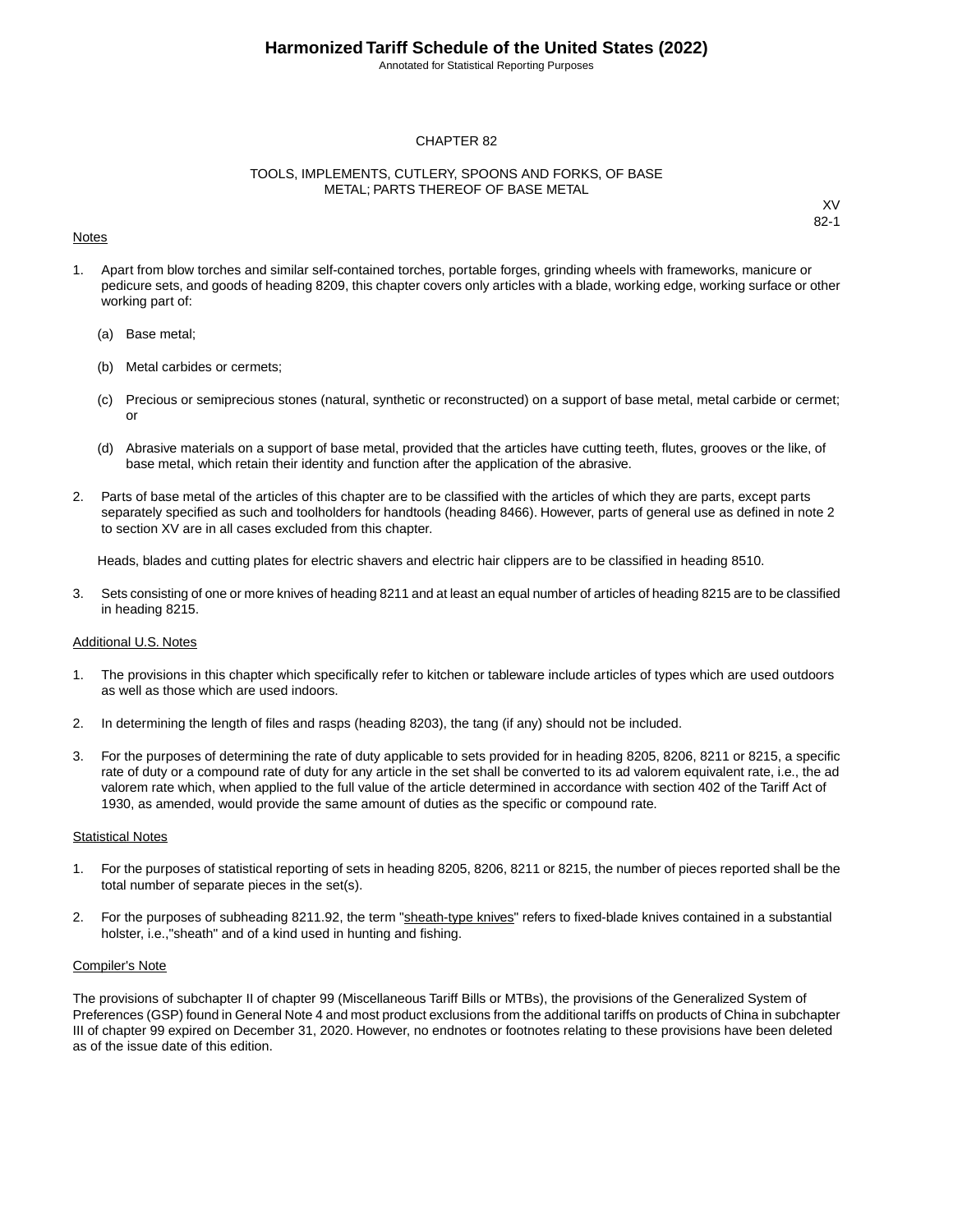Annotated for Statistical Reporting Purposes

| Heading/                 | Stat.       |                                                                                                                                                                                                                                                                                                                                                         | Unit           |                                 | Rates of Duty                                                                            |                |
|--------------------------|-------------|---------------------------------------------------------------------------------------------------------------------------------------------------------------------------------------------------------------------------------------------------------------------------------------------------------------------------------------------------------|----------------|---------------------------------|------------------------------------------------------------------------------------------|----------------|
| Subheading               | Suf-<br>fix | <b>Article Description</b>                                                                                                                                                                                                                                                                                                                              | of<br>Quantity | General                         | 1<br>Special                                                                             | $\overline{2}$ |
| 8201                     |             | Handtools of the following kinds and base metal parts thereof:<br>spades, shovels, mattocks, picks, hoes, forks and rakes; axes,<br>bill hooks and similar hewing tools; secateurs and pruners of<br>any kind; scythes, sickles, hay knives, hedge shears, timber<br>wedges and other tools of a kind used in agriculture,<br>horticulture or forestry: |                |                                 |                                                                                          |                |
| 8201.10.00 00            |             |                                                                                                                                                                                                                                                                                                                                                         |                |                                 |                                                                                          | 30%            |
| 8201.30.00               |             | Mattocks, picks, hoes and rakes, and parts thereof     Free <sup>2</sup>                                                                                                                                                                                                                                                                                |                |                                 |                                                                                          | 45%            |
|                          | 10          |                                                                                                                                                                                                                                                                                                                                                         |                |                                 |                                                                                          |                |
|                          | 80          |                                                                                                                                                                                                                                                                                                                                                         |                |                                 |                                                                                          |                |
| 8201.40<br>8201.40.30 00 |             | Axes, bill hooks and similar hewing tools, and parts thereof:                                                                                                                                                                                                                                                                                           |                |                                 |                                                                                          | Free           |
| 8201.40.60               |             |                                                                                                                                                                                                                                                                                                                                                         |                |                                 | Free (A*, AU, BH,<br>CL, CO, D, E, IL,<br>JO, KR, MA, OM,<br>P, PA, PE, S, SG)           | 45%            |
|                          | 10          |                                                                                                                                                                                                                                                                                                                                                         |                |                                 |                                                                                          |                |
|                          | 80          |                                                                                                                                                                                                                                                                                                                                                         |                |                                 |                                                                                          |                |
| 8201.50.00 00            |             | Secateurs and similar one-handed pruners and shears                                                                                                                                                                                                                                                                                                     |                |                                 |                                                                                          |                |
|                          |             | (including poultry shears), and parts thereof                                                                                                                                                                                                                                                                                                           |                | No 1¢ each + 2.8% <sup>4/</sup> | Free (A, AU, BH, CL, 20¢ each +<br>CO, D, E, IL, JO,<br>KR, MA, OM, P,<br>PA, PE, S, SG) | 45%            |
| 8201.60.00 00            |             | Hedge shears, two-handed pruning shears and similar                                                                                                                                                                                                                                                                                                     |                |                                 | CO, D, E, IL, JO,<br>KR, MA, OM, P,<br>PA, PE, S, SG)                                    | 45%            |
| 8201.90                  |             | Other handtools of a kind used in agriculture, horticulture                                                                                                                                                                                                                                                                                             |                |                                 |                                                                                          |                |
| 8201.90.30 00            |             | or forestry, and parts thereof:                                                                                                                                                                                                                                                                                                                         |                |                                 | CO, D, E, IL, JO,<br>KR, MA, OM, P,<br>PA, PE, S, SG)                                    | 45%            |
| 8201.90.40 00            |             |                                                                                                                                                                                                                                                                                                                                                         |                |                                 |                                                                                          | 15%            |
| 8201.90.60 00            |             |                                                                                                                                                                                                                                                                                                                                                         |                |                                 |                                                                                          | Free           |
|                          |             |                                                                                                                                                                                                                                                                                                                                                         |                |                                 |                                                                                          |                |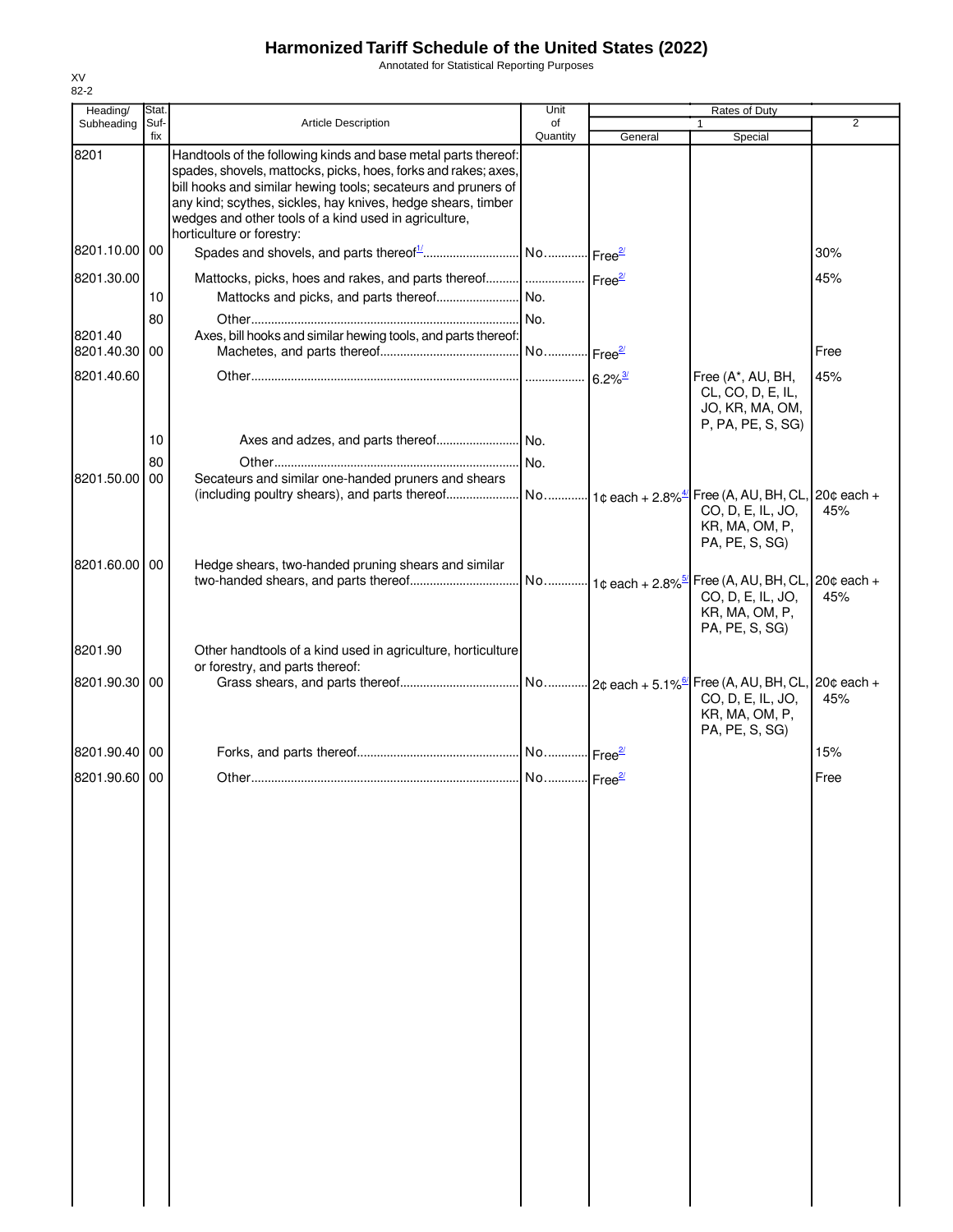Annotated for Statistical Reporting Purposes

| Heading/              | Stat.       |                                                                                                                                                  | Unit           |         | Rates of Duty                                                                     |                |
|-----------------------|-------------|--------------------------------------------------------------------------------------------------------------------------------------------------|----------------|---------|-----------------------------------------------------------------------------------|----------------|
| Subheading            | Suf-<br>fix | <b>Article Description</b>                                                                                                                       | of<br>Quantity | General | Special                                                                           | $\overline{2}$ |
| 8202                  |             | Handsaws, and metal parts thereof; blades for saws of all kinds<br>(including slitting, slotting or toothless saw blades), and base              |                |         |                                                                                   |                |
| 8202.10.00            | 00          | metal parts thereof:                                                                                                                             |                |         |                                                                                   | 20%            |
| 8202.20.00            |             |                                                                                                                                                  |                |         |                                                                                   | 20%            |
|                       | 30          |                                                                                                                                                  |                |         |                                                                                   |                |
|                       | 60          |                                                                                                                                                  |                |         |                                                                                   |                |
|                       |             | Circular saw blades (including slitting or slotting saw<br>blades), and parts thereof:                                                           |                |         |                                                                                   |                |
| 8202.31.00 00         |             |                                                                                                                                                  |                |         |                                                                                   | 25%            |
| 8202.39.00            |             |                                                                                                                                                  |                |         |                                                                                   | 25%            |
|                       | 10          |                                                                                                                                                  |                |         |                                                                                   |                |
|                       | 40          |                                                                                                                                                  |                |         |                                                                                   |                |
|                       | 70          |                                                                                                                                                  |                |         |                                                                                   |                |
| 8202.40<br>8202.40.30 | 00          | Chain saw blades, and parts thereof:<br>With cutting parts containing by weight over 0.2<br>percent of chromium, molybdenum, or tungsten or over |                |         |                                                                                   |                |
|                       |             |                                                                                                                                                  |                |         | Free (A, AU, BH, CL, 60%<br>CO, D, E, IL, JO,<br>KR, MA, OM, P,<br>PA, PE, S, SG) |                |
| 8202.40.60            |             |                                                                                                                                                  |                |         |                                                                                   | 27.5%          |
|                       | 30          |                                                                                                                                                  |                |         |                                                                                   |                |
|                       | 60          |                                                                                                                                                  |                |         |                                                                                   |                |
| 8202.91               |             | Other saw blades, and parts thereof:<br>Straight saw blades, for working metal:                                                                  |                |         |                                                                                   |                |
| 8202.91.30            | 00          |                                                                                                                                                  |                |         |                                                                                   | 20%            |
| 8202.91.60            | 00          |                                                                                                                                                  |                |         |                                                                                   | 40¢/gross      |
| 8202.99.00            | 00          |                                                                                                                                                  |                |         |                                                                                   | 20%            |
|                       |             |                                                                                                                                                  |                |         |                                                                                   |                |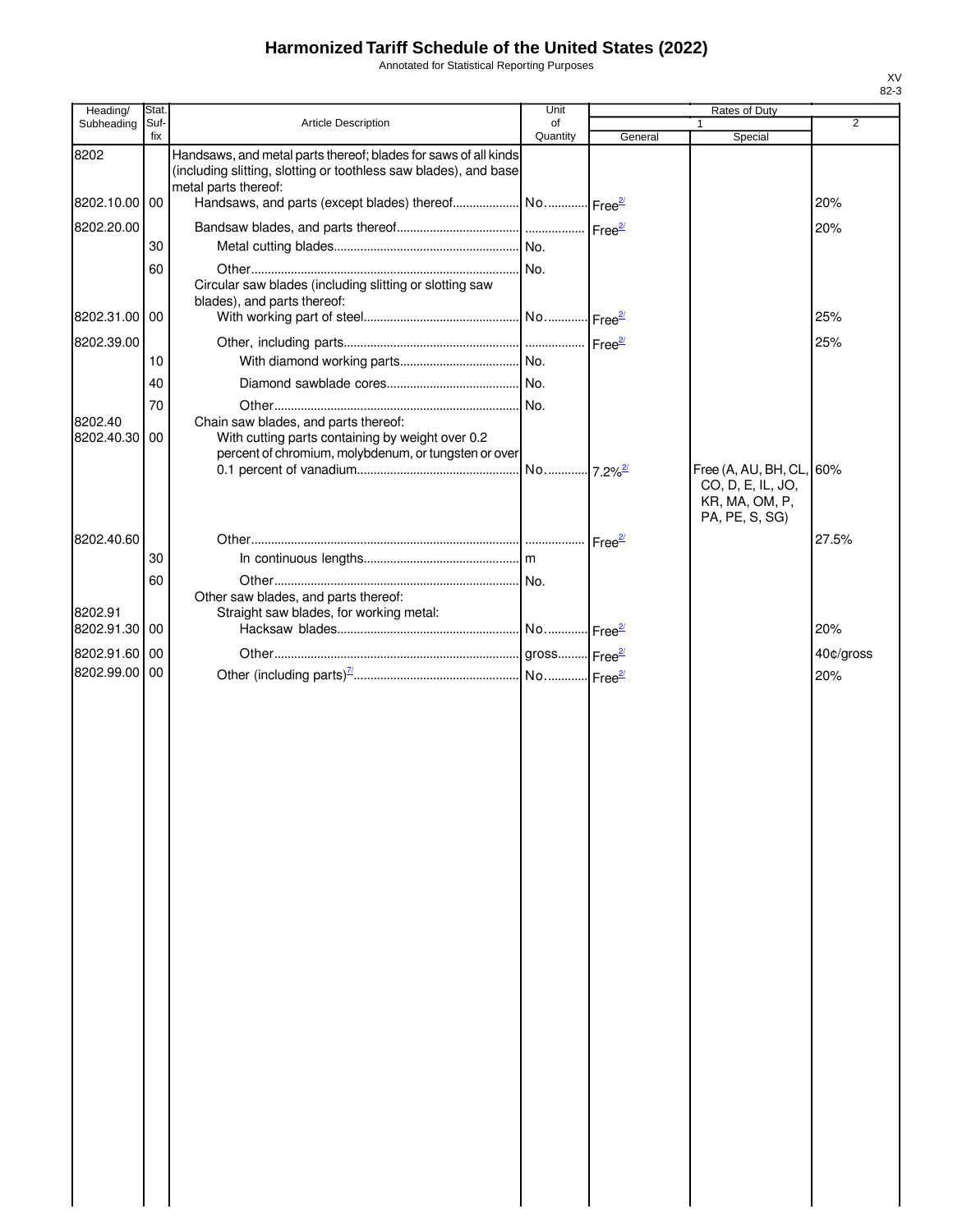Annotated for Statistical Reporting Purposes

| Heading/                 | Stat.       |                                                                                                                                                                                                                                         | Unit           |                       | Rates of Duty                                                                               |                |
|--------------------------|-------------|-----------------------------------------------------------------------------------------------------------------------------------------------------------------------------------------------------------------------------------------|----------------|-----------------------|---------------------------------------------------------------------------------------------|----------------|
| Subheading               | Suf-<br>fix | <b>Article Description</b>                                                                                                                                                                                                              | of<br>Quantity | General               | $\mathbf{1}$<br>Special                                                                     | $\overline{2}$ |
| 8203<br>8203.10          |             | Files, rasps, pliers (including cutting pliers), pincers, tweezers,<br>metal cutting shears, pipe cutters, bolt cutters, perforating<br>punches and similar handtools, and base metal parts thereof:<br>Files, rasps and similar tools: |                |                       |                                                                                             |                |
| 8203.10.30 00            |             |                                                                                                                                                                                                                                         |                |                       |                                                                                             | 47.5¢/doz.     |
| 8203.10.60 00            |             |                                                                                                                                                                                                                                         |                |                       |                                                                                             | 62.5¢/doz.     |
| 8203.10.90 00            |             |                                                                                                                                                                                                                                         |                |                       |                                                                                             | 77.5¢/doz.     |
| 8203.20                  |             | Pliers (including cutting pliers), pincers, tweezers and<br>similar tools, and parts thereof:                                                                                                                                           |                |                       |                                                                                             |                |
| 8203.20.20 00            |             |                                                                                                                                                                                                                                         |                |                       | Free (A, AU, BH, CL, 60%<br>CO, D, E, IL, JO,<br>KR, MA, OM, P,<br>PA, PE, S, SG)           |                |
| 8203.20.40 00            |             | Other:                                                                                                                                                                                                                                  |                |                       | Free (A+, AU, BH,<br>CL, CO, D, E, IL,<br>JO, KR, MA, OM,<br>P, PA, PE, S, SG)              | 60%            |
| 8203.20.60               |             |                                                                                                                                                                                                                                         |                |                       | Free (A, AU, BH, CL, \$1.20/doz. +<br>CO, D, E, IL, JO,<br>KR, MA, OM, P,<br>PA, PE, S, SG) | 60%            |
|                          | 30          |                                                                                                                                                                                                                                         |                |                       |                                                                                             |                |
|                          | 60          |                                                                                                                                                                                                                                         |                |                       |                                                                                             |                |
| 8203.20.80 00            |             |                                                                                                                                                                                                                                         |                | $4.5\%$ <sup>2/</sup> | Free (A, AU, BH, CL, 45%<br>CO, D, E, IL, JO,<br>KR, MA, OM, P,<br>PA, PE, S, SG)           |                |
| 8203.30.00 00            |             | Metal cutting shears and similar tools, and parts thereof No Free <sup>34</sup>                                                                                                                                                         |                |                       |                                                                                             | 50%            |
| 8203.40<br>8203.40.30 00 |             | Pipe cutters, bolt cutters, perforating punches and similar<br>tools, and parts thereof:<br>With cutting part containing by weight over 0.2 percent                                                                                     |                |                       |                                                                                             |                |
|                          |             | of chromium, molybdenum, or tungsten or over 0.1                                                                                                                                                                                        |                |                       | Free (A, AU, BH, CL, 60%<br>CO, D, E, IL, JO,<br>KR, MA, OM, P,<br>PA, PE, S, SG)           |                |
| 8203.40.60 00            |             |                                                                                                                                                                                                                                         |                |                       | Free (A, AU, BH, CL, 50%<br>CO, D, E, IL, JO,<br>KR, MA, OM, P,<br>PA, PE, S, SG)           |                |
|                          |             |                                                                                                                                                                                                                                         |                |                       |                                                                                             |                |
|                          |             |                                                                                                                                                                                                                                         |                |                       |                                                                                             |                |
|                          |             |                                                                                                                                                                                                                                         |                |                       |                                                                                             |                |
|                          |             |                                                                                                                                                                                                                                         |                |                       |                                                                                             |                |
|                          |             |                                                                                                                                                                                                                                         |                |                       |                                                                                             |                |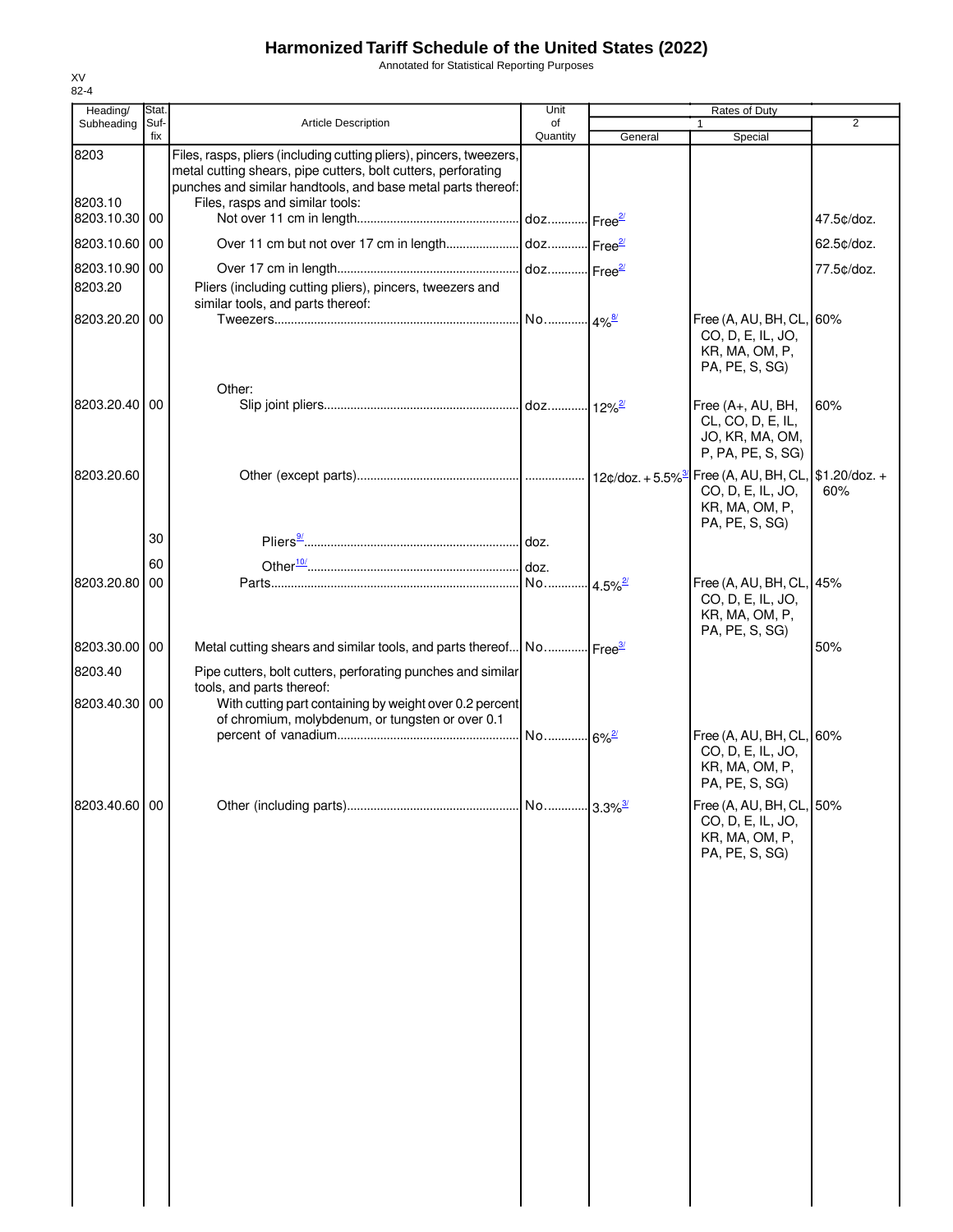Annotated for Statistical Reporting Purposes

| Heading/                 | Stat.       |                                                                                                                                                                                                                                                                                                                                                                       | Unit                  |                      | Rates of Duty                                                                                     |     |
|--------------------------|-------------|-----------------------------------------------------------------------------------------------------------------------------------------------------------------------------------------------------------------------------------------------------------------------------------------------------------------------------------------------------------------------|-----------------------|----------------------|---------------------------------------------------------------------------------------------------|-----|
| Subheading               | Suf-<br>fix | <b>Article Description</b>                                                                                                                                                                                                                                                                                                                                            | of<br>Quantity        | General              | 1<br>Special                                                                                      | 2   |
| 8204<br>8204.11.00       |             | Hand-operated spanners and wrenches (including torque meter<br>wrenches but not including tap wrenches); socket wrenches,<br>with or without handles, drives or extensions; base metal parts<br>thereof:<br>Hand-operated spanners and wrenches, and parts thereof:                                                                                                   |                       |                      | Free (A*, AU, BH,<br>CL, CO, D, E, IL,<br>JO, KR, MA, OM,<br>P, PA, PE, S, SG)                    | 45% |
|                          | 30          | Open-end, box and combination open-end and                                                                                                                                                                                                                                                                                                                            | No.                   |                      |                                                                                                   |     |
| 8204.12.00               | 60<br>00    |                                                                                                                                                                                                                                                                                                                                                                       |                       |                      | Free (A, AU, BH, CL, 45%<br>CO, D, E, IL, JO,<br>KR, MA, OM, P,<br>PA, PE, S, SG)                 |     |
| 8204.20.00 00            |             | Socket wrenches, with or without handles, drives and                                                                                                                                                                                                                                                                                                                  |                       |                      | Free (A, AU, BH, CL, 45%<br>CO, D, E, IL, JO,<br>KR, MA, OM, P,<br>PA, PE, S, SG)                 |     |
| 8205                     |             | Handtools (including glass cutters) not elsewhere specified or<br>included; blow torches and similar self-contained torches;<br>vises, clamps and the like, other than accessories for and parts<br>of machine tools or water-jet cutting machines; anvils; portable<br>forges; hand- or pedal-operated grinding wheels with<br>frameworks; base metal parts thereof: |                       |                      |                                                                                                   |     |
| 8205.10.00 00            |             | Drilling, threading or tapping tools, and parts thereof No 6.2% <sup>27</sup>                                                                                                                                                                                                                                                                                         |                       |                      | Free (A, AU, BH, CL, 45%<br>CO, D, E, IL, JO,<br>KR, MA, OM, P,<br>PA, PE, S, SG)                 |     |
| 8205.20<br>8205.20.30 00 |             | Hammers and sledge hammers, and parts thereof:                                                                                                                                                                                                                                                                                                                        | No 6.2% <sup>2/</sup> |                      | Free (A, AU, BH, CL, 45%<br>CO, D, E, IL, JO,<br>KR, MA, OM, P,<br>PA, PE, S, SG)                 |     |
| 8205.20.60 00<br>8205.30 |             | Planes, chisels, gouges and similar cutting tools for working<br>wood, and parts thereof:                                                                                                                                                                                                                                                                             |                       |                      |                                                                                                   | 20% |
| 8205.30.30 00            |             | With cutting part containing by weight over 0.2 percent<br>of chromium, molybdenum, or tungsten or over 0.1                                                                                                                                                                                                                                                           | No 5.7% <sup>2/</sup> |                      | Free (A, AU, BH, CL, 60%                                                                          |     |
|                          |             |                                                                                                                                                                                                                                                                                                                                                                       |                       |                      | CO, D, E, IL, JO,<br>KR, MA, OM, P,<br>PA, PE, S, SG)                                             |     |
| 8205.30.60 00            |             |                                                                                                                                                                                                                                                                                                                                                                       |                       | $-5\%$ <sup>2/</sup> | Free (A, AU, BH, CL, 45%<br>CO, D, E, IL, JO,<br>KR, MA, OM, P,<br>PA, PE, S, SG)                 |     |
| 8205.40.00 00            |             |                                                                                                                                                                                                                                                                                                                                                                       |                       |                      | Free (A, AU, BH, CL, 45%<br>CO, D, E, IL, JO,<br>KR, MA, OM, P,<br>PA, PE, S, SG)<br>$3.1\%$ (JP) |     |
|                          |             |                                                                                                                                                                                                                                                                                                                                                                       |                       |                      |                                                                                                   |     |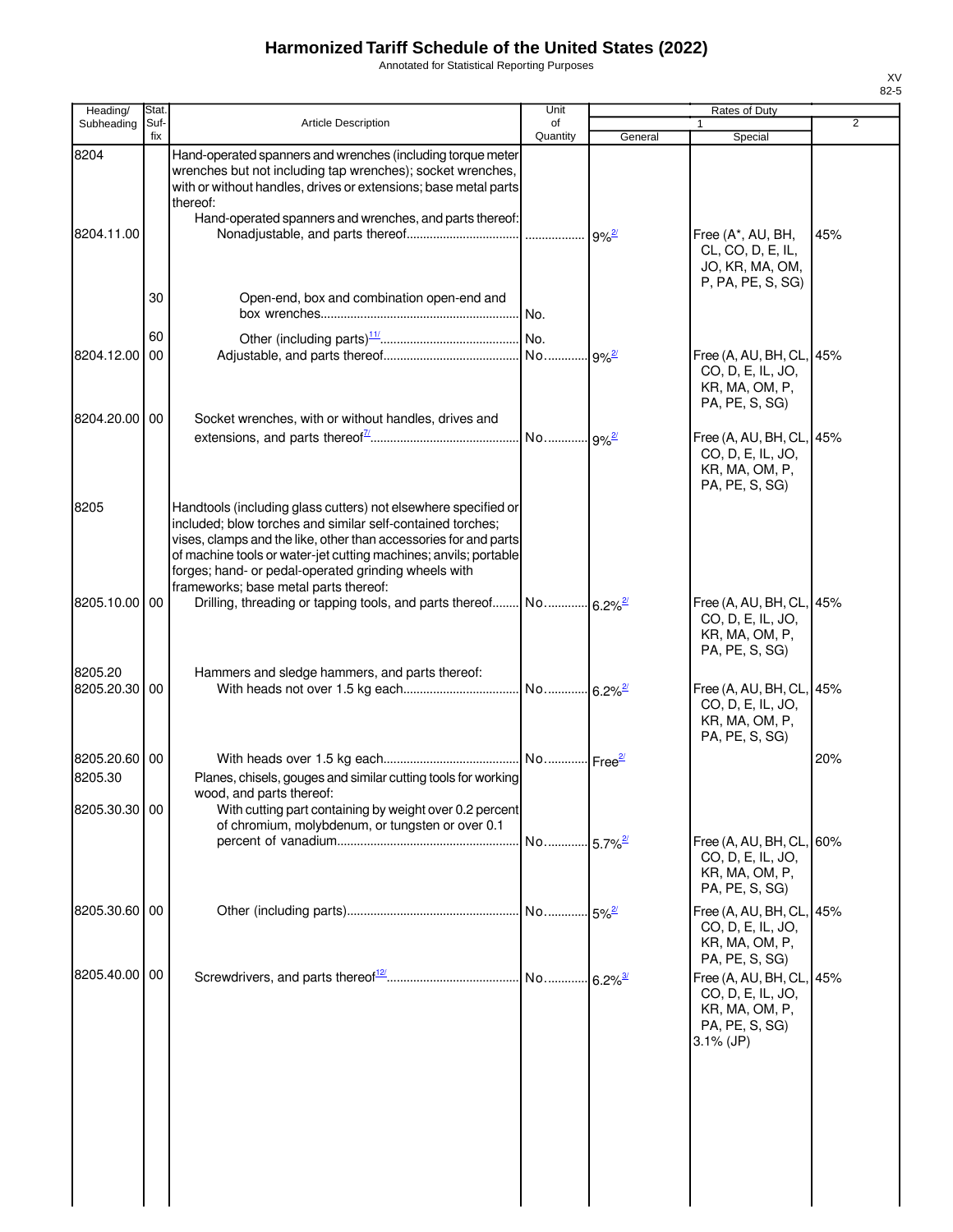Annotated for Statistical Reporting Purposes

| Heading/      | Stat.       |                                                                                                                                                                                                                                                                                                                                                                                                                                              | Unit           | Rates of Duty |                                                                                |                 |
|---------------|-------------|----------------------------------------------------------------------------------------------------------------------------------------------------------------------------------------------------------------------------------------------------------------------------------------------------------------------------------------------------------------------------------------------------------------------------------------------|----------------|---------------|--------------------------------------------------------------------------------|-----------------|
| Subheading    | Suf-<br>fix | Article Description                                                                                                                                                                                                                                                                                                                                                                                                                          | of<br>Quantity | General       | 1<br>Special                                                                   | $\overline{2}$  |
| 8205 (con.)   |             | Handtools (including glass cutters) not elsewhere specified or<br>included; blow torches and similar self-contained torches;<br>vises, clamps and the like, other than accessories for and parts<br>of machine tools or water-jet cutting machines; anvils; portable<br>forges; hand- or pedal-operated grinding wheels with<br>frameworks; base metal parts thereof: (con.)<br>Other handtools (including glass cutters) and parts thereof: |                |               |                                                                                |                 |
| 8205.51       |             | Household tools, and parts thereof:<br>Of iron or steel:                                                                                                                                                                                                                                                                                                                                                                                     |                |               |                                                                                |                 |
| 8205.51.15 00 |             | Carving and butcher steels, with or without                                                                                                                                                                                                                                                                                                                                                                                                  |                |               |                                                                                | $8¢$ each + 45% |
| 8205.51.30    |             |                                                                                                                                                                                                                                                                                                                                                                                                                                              |                |               | Free (A*, AU, BH,<br>CL, CO, D, E, IL,<br>JO, KR, MA, OM,<br>P, PA, PE, S, SG) | 40%             |
|               | 30          | Kitchen and table implements <sup>13/</sup> No.                                                                                                                                                                                                                                                                                                                                                                                              |                |               |                                                                                |                 |
| 8205.51.45 00 | 60          |                                                                                                                                                                                                                                                                                                                                                                                                                                              |                |               |                                                                                | 40%             |
| 8205.51.60 00 |             |                                                                                                                                                                                                                                                                                                                                                                                                                                              |                |               | Free (A*, AU, BH,<br>CL, CO, D, E, IL,<br>JO, KR, MA, OM,<br>P, PA, PE, S, SG) | $19¢/kg + 40%$  |
| 8205.51.75 00 |             |                                                                                                                                                                                                                                                                                                                                                                                                                                              |                |               | Free (A*, AU, BH,<br>CL, CO, D, E, IL,<br>JO, KR, MA, OM,<br>P, PA, PE, S, SG) | 40%             |
|               |             |                                                                                                                                                                                                                                                                                                                                                                                                                                              |                |               |                                                                                |                 |
|               |             |                                                                                                                                                                                                                                                                                                                                                                                                                                              |                |               |                                                                                |                 |
|               |             |                                                                                                                                                                                                                                                                                                                                                                                                                                              |                |               |                                                                                |                 |
|               |             |                                                                                                                                                                                                                                                                                                                                                                                                                                              |                |               |                                                                                |                 |
|               |             |                                                                                                                                                                                                                                                                                                                                                                                                                                              |                |               |                                                                                |                 |
|               |             |                                                                                                                                                                                                                                                                                                                                                                                                                                              |                |               |                                                                                |                 |
|               |             |                                                                                                                                                                                                                                                                                                                                                                                                                                              |                |               |                                                                                |                 |
|               |             |                                                                                                                                                                                                                                                                                                                                                                                                                                              |                |               |                                                                                |                 |
|               |             |                                                                                                                                                                                                                                                                                                                                                                                                                                              |                |               |                                                                                |                 |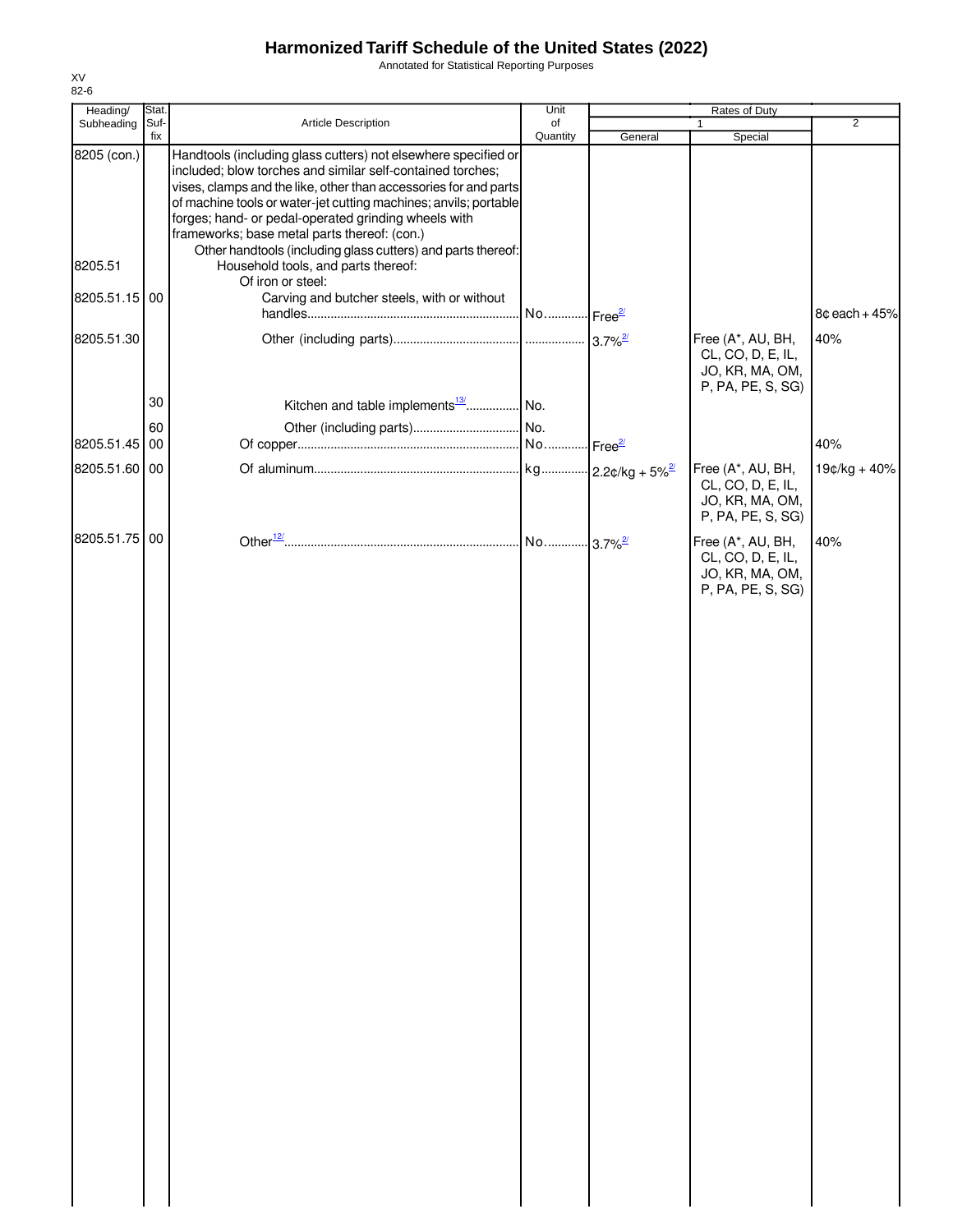Annotated for Statistical Reporting Purposes

| Stat.      |                                                                                                                                                                              | Unit                                                                  |                                                                                                                                                                                                                                                                                                                                                                         | Rates of Duty                                                                                                                                                                                                      |                |
|------------|------------------------------------------------------------------------------------------------------------------------------------------------------------------------------|-----------------------------------------------------------------------|-------------------------------------------------------------------------------------------------------------------------------------------------------------------------------------------------------------------------------------------------------------------------------------------------------------------------------------------------------------------------|--------------------------------------------------------------------------------------------------------------------------------------------------------------------------------------------------------------------|----------------|
| Suf-       |                                                                                                                                                                              | of                                                                    |                                                                                                                                                                                                                                                                                                                                                                         |                                                                                                                                                                                                                    | $\overline{2}$ |
|            | included; blow torches and similar self-contained torches;<br>forges; hand- or pedal-operated grinding wheels with<br>frameworks; base metal parts thereof: (con.)<br>(con.) |                                                                       |                                                                                                                                                                                                                                                                                                                                                                         |                                                                                                                                                                                                                    |                |
|            |                                                                                                                                                                              |                                                                       |                                                                                                                                                                                                                                                                                                                                                                         | Free (A, AU, BH, CL, 45%<br>CO, D, E, IL, JO,<br>KR, MA, OM, P,<br>PA, PE, S, SG)<br>$3.6\%$ (JP)                                                                                                                  |                |
| 00         |                                                                                                                                                                              |                                                                       |                                                                                                                                                                                                                                                                                                                                                                         |                                                                                                                                                                                                                    | 27.5%          |
|            | Crowbars, track tools and wedges, and parts                                                                                                                                  |                                                                       |                                                                                                                                                                                                                                                                                                                                                                         |                                                                                                                                                                                                                    | 3¢/kg          |
| 10         |                                                                                                                                                                              | No.                                                                   |                                                                                                                                                                                                                                                                                                                                                                         |                                                                                                                                                                                                                    |                |
| 80         | Other:                                                                                                                                                                       | kg<br>No.                                                             |                                                                                                                                                                                                                                                                                                                                                                         |                                                                                                                                                                                                                    |                |
| 00         |                                                                                                                                                                              |                                                                       |                                                                                                                                                                                                                                                                                                                                                                         | Free (A, AU, BH, CL, 40%<br>CO, D, E, IL, JO,<br>KR, MA, OM, P,<br>PA, PE, S, SG)                                                                                                                                  |                |
|            |                                                                                                                                                                              |                                                                       |                                                                                                                                                                                                                                                                                                                                                                         | Free (A, AU, BH, CL, 40%<br>CO, D, E, IL, JO,<br>KR, MA, OM, P,<br>PA, PE, S, SG)                                                                                                                                  |                |
| 05         | Single edge razor blades other<br>than for shaving                                                                                                                           |                                                                       |                                                                                                                                                                                                                                                                                                                                                                         |                                                                                                                                                                                                                    |                |
|            |                                                                                                                                                                              |                                                                       |                                                                                                                                                                                                                                                                                                                                                                         |                                                                                                                                                                                                                    |                |
|            |                                                                                                                                                                              |                                                                       |                                                                                                                                                                                                                                                                                                                                                                         |                                                                                                                                                                                                                    | 40%            |
|            |                                                                                                                                                                              |                                                                       |                                                                                                                                                                                                                                                                                                                                                                         | CO, D, E, IL, JO,<br>KR, MA, OM, P,<br>PA, PE, S, SG)                                                                                                                                                              |                |
|            |                                                                                                                                                                              |                                                                       |                                                                                                                                                                                                                                                                                                                                                                         | Free (A, AU, BH, CL, 40%<br>CO, D, E, IL, JO,<br>KR, MA, OM, P,<br>PA, PE, S, SG)                                                                                                                                  |                |
|            |                                                                                                                                                                              | No                                                                    |                                                                                                                                                                                                                                                                                                                                                                         | Free (A, AU, BH, CL, 45%<br>CO, D, E, IL, JO,<br>KR, MA, OM, P,<br>PA, PE, S, SG)                                                                                                                                  |                |
| 8205.59.55 | fix<br>8205 (con.)<br>8205.59.10 00<br>8205.59.20<br>8205.59.30<br>8205.59.45<br>10<br>60<br>8205.59.60 00<br>8205.59.70 00<br>8205.59.80 00<br>8205.60.00 00                | Article Description<br>Other:<br>Of iron or steel<br>Edged handtools: | Quantity<br>Handtools (including glass cutters) not elsewhere specified or<br>vises, clamps and the like, other than accessories for and parts<br>of machine tools or water-jet cutting machines; anvils; portable<br>Other handtools (including glass cutters) and parts thereof:<br>l ka<br>. No.<br>No<br>Blow torches and similar self-contained torches, and parts | General<br>Powder-actuated handtools, and parts thereof No Free <sup>2</sup><br>     Free <sup>2/</sup><br>$5.3\%$ <sup>14/</sup><br>No Free <sup>2/</sup><br>$.3.7\%$ <sup>2/</sup><br>$\cdot$ 2.9% $\frac{2}{3}$ | Special        |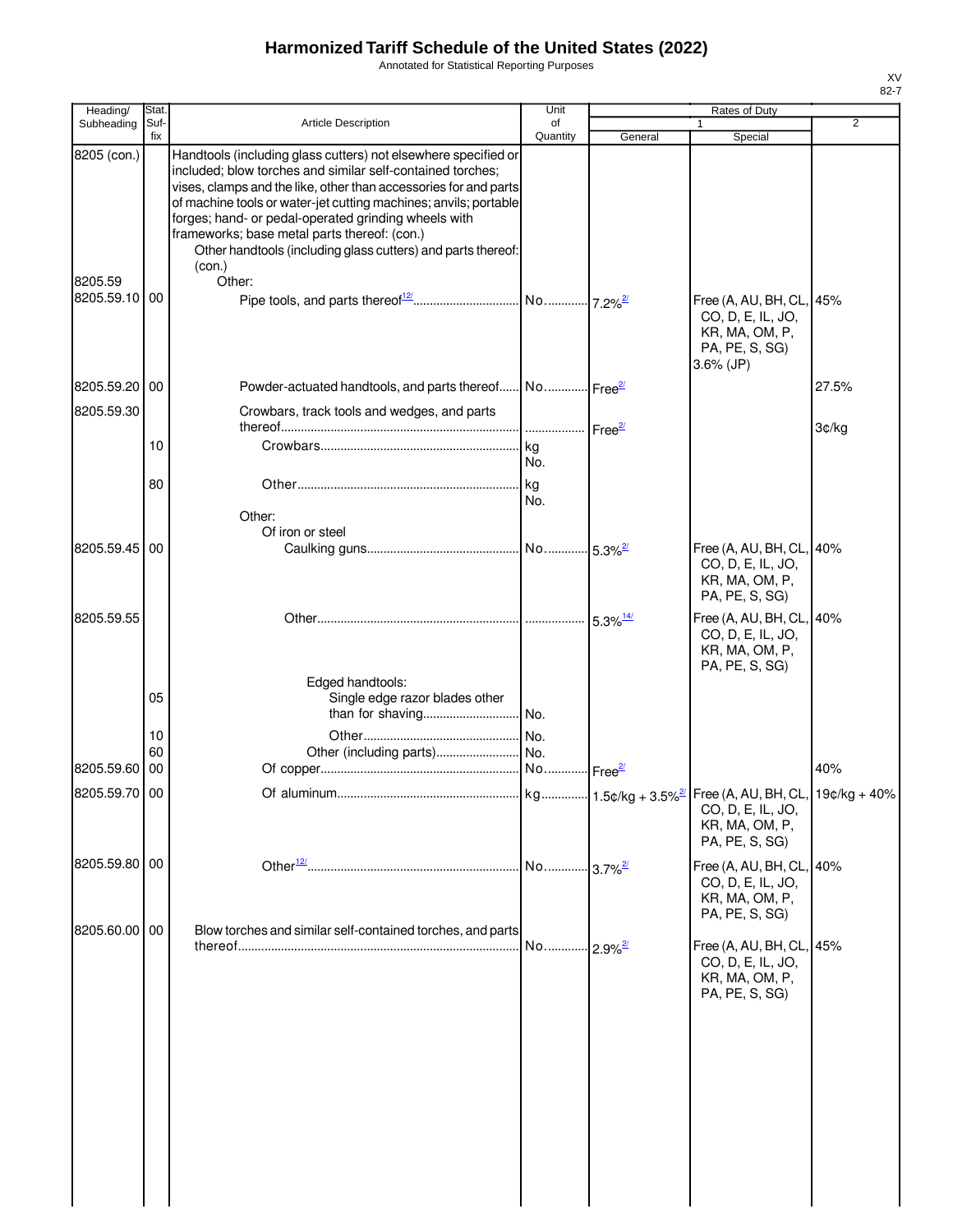Annotated for Statistical Reporting Purposes

|            |                                                                                                                                                                                                                                      | Unit                                    |                                                                                                                                                                                                                                                                                                           | Rates of Duty                                             |                                                                                                                          |
|------------|--------------------------------------------------------------------------------------------------------------------------------------------------------------------------------------------------------------------------------------|-----------------------------------------|-----------------------------------------------------------------------------------------------------------------------------------------------------------------------------------------------------------------------------------------------------------------------------------------------------------|-----------------------------------------------------------|--------------------------------------------------------------------------------------------------------------------------|
|            |                                                                                                                                                                                                                                      |                                         |                                                                                                                                                                                                                                                                                                           |                                                           | $\overline{2}$                                                                                                           |
|            | Handtools (including glass cutters) not elsewhere specified or<br>included; blow torches and similar self-contained torches;<br>forges; hand- or pedal-operated grinding wheels with<br>frameworks; base metal parts thereof: (con.) |                                         |                                                                                                                                                                                                                                                                                                           | CO, D, E, IL, JO,<br>KR, MA, OM, P,<br>PA, PE, S, SG)     |                                                                                                                          |
|            | Vises:                                                                                                                                                                                                                               |                                         |                                                                                                                                                                                                                                                                                                           |                                                           |                                                                                                                          |
|            |                                                                                                                                                                                                                                      |                                         |                                                                                                                                                                                                                                                                                                           |                                                           |                                                                                                                          |
| 60         |                                                                                                                                                                                                                                      |                                         |                                                                                                                                                                                                                                                                                                           |                                                           |                                                                                                                          |
|            |                                                                                                                                                                                                                                      |                                         |                                                                                                                                                                                                                                                                                                           |                                                           |                                                                                                                          |
|            |                                                                                                                                                                                                                                      |                                         |                                                                                                                                                                                                                                                                                                           |                                                           |                                                                                                                          |
| 00         | Anvils; portable forges; hand- or pedal-operated                                                                                                                                                                                     |                                         |                                                                                                                                                                                                                                                                                                           |                                                           |                                                                                                                          |
|            | grinding wheels with frameworks; base metal parts                                                                                                                                                                                    |                                         |                                                                                                                                                                                                                                                                                                           |                                                           |                                                                                                                          |
|            |                                                                                                                                                                                                                                      |                                         |                                                                                                                                                                                                                                                                                                           |                                                           | 6%                                                                                                                       |
|            | Sets of articles of two or more of the foregoing                                                                                                                                                                                     |                                         |                                                                                                                                                                                                                                                                                                           |                                                           |                                                                                                                          |
|            |                                                                                                                                                                                                                                      |                                         | The rate of duty<br>applicable to<br>that article in<br>to the highest<br>rate of duty $\frac{17}{2}$                                                                                                                                                                                                     | CL, CO, D, E, IL,<br>JO, KR, MA, OM,<br>P, PA, PE, S, SG) | The rate of<br>duty<br>applicable to<br>that article in<br>the set<br>subject to the<br>highest rate<br>of duty          |
|            |                                                                                                                                                                                                                                      |                                         |                                                                                                                                                                                                                                                                                                           |                                                           |                                                                                                                          |
|            |                                                                                                                                                                                                                                      |                                         | applicable to<br>that article in<br>to the highest<br>rate of duty $\frac{17}{2}$                                                                                                                                                                                                                         | CL, CO, D, E, IL,<br>JO, KR, MA, OM,<br>P, PA, PE, S, SG) | The rate of<br>duty<br>applicable to<br>that article in<br>the set<br>subject to the<br>highest rate<br>of duty          |
| 8205.70.00 | Stat.<br>Suf-<br>fix<br>8205 (con.)<br>30<br>90<br>8205.90.10<br>8205.90.60 00<br>8206.00.00                                                                                                                                         | Article Description<br>of this heading: | of<br>Quantity<br>vises, clamps and the like, other than accessories for and parts<br>of machine tools or water-jet cutting machines; anvils; portable<br>Other, including sets of articles of two or more subheadings<br>$DCS$ $16/$<br>00 Tools of two or more of headings 8202 to 8205, put up in sets | General<br>No Free <sup>2/</sup><br>The rate of duty      | 1<br>Special<br>Free (A, AU, BH, CL, 45%<br>Free (A+, AU, BH,<br>the set subject<br>Free (A+, AU, BH,<br>the set subject |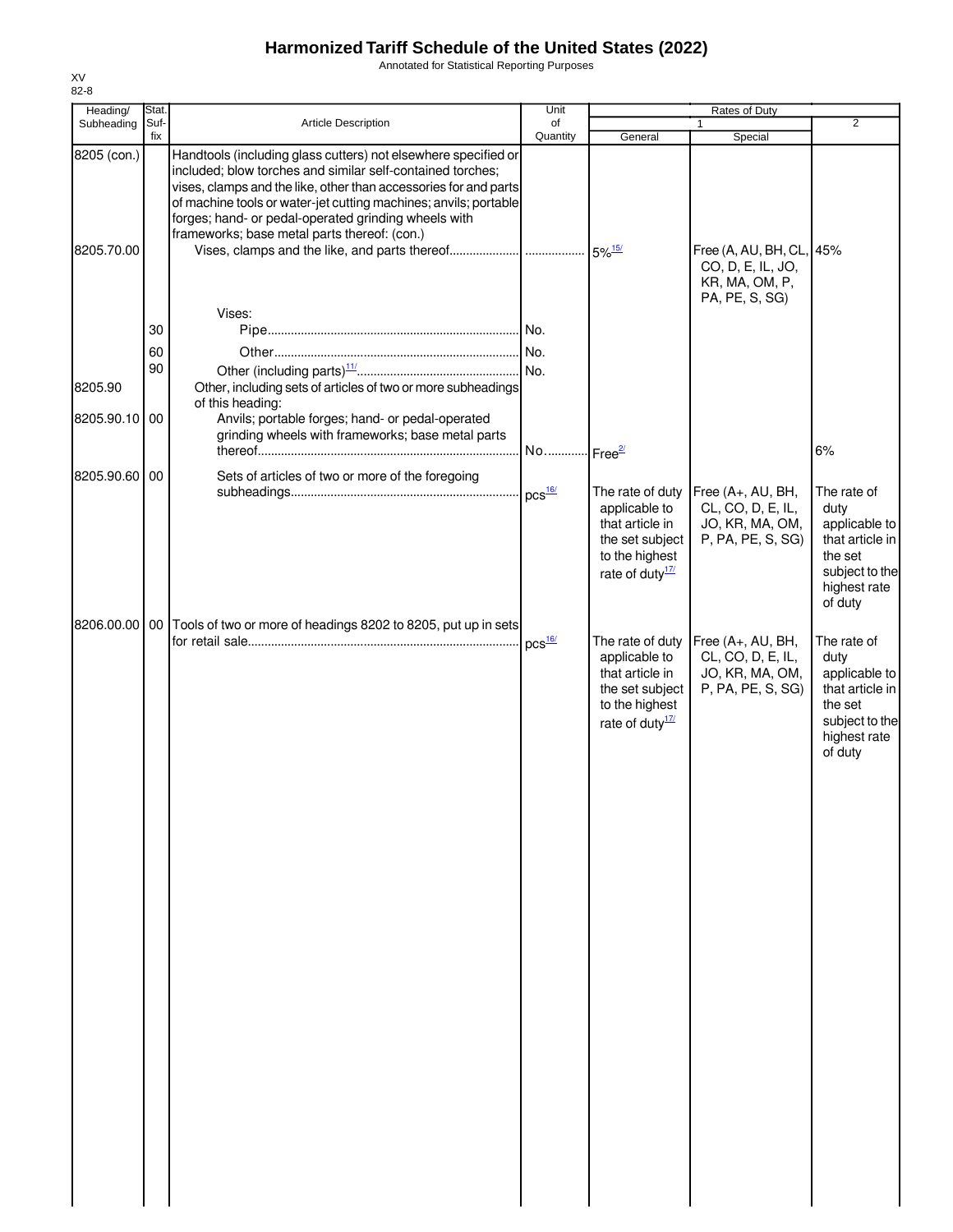Annotated for Statistical Reporting Purposes

| Heading/              | Stat.       |                                                                                                                                                                                                                                                                                                                                                                                                                          | Unit           |                        | Rates of Duty                                                                         |                |
|-----------------------|-------------|--------------------------------------------------------------------------------------------------------------------------------------------------------------------------------------------------------------------------------------------------------------------------------------------------------------------------------------------------------------------------------------------------------------------------|----------------|------------------------|---------------------------------------------------------------------------------------|----------------|
| Subheading            | Suf-<br>fix | Article Description                                                                                                                                                                                                                                                                                                                                                                                                      | of<br>Quantity | General                | Special                                                                               | $\overline{2}$ |
| 8207                  |             | Interchangeable tools for handtools, whether or not power<br>operated, or for machine-tools (for example, for pressing,<br>stamping, punching, tapping, threading, drilling, boring,<br>broaching, milling, turning or screwdriving), including dies for<br>drawing or extruding metal, and rock drilling or earth boring<br>tools; base metal parts thereof:<br>Rock drilling or earth boring tools, and parts thereof: |                |                        |                                                                                       |                |
| 8207.13.00 00         |             |                                                                                                                                                                                                                                                                                                                                                                                                                          |                |                        | Free (A, AU, BH, CL, 60%<br>CO, D, E, IL, JO,<br>KR, MA, OM, P,<br>PA, PE, S, SG)     |                |
| 8207.19<br>8207.19.30 |             | Other, including parts:<br>With cutting part containing by weight over 0.2<br>percent of chromium, molybdenum, or tungsten or                                                                                                                                                                                                                                                                                            |                |                        | Free (A*, AU, BH,<br>CL, CO, D, E, IL,<br>JO, KR, MA, OM,                             | 60%            |
|                       | 30          | Other:                                                                                                                                                                                                                                                                                                                                                                                                                   |                |                        | P, PA, PE, S, SG)                                                                     |                |
|                       | 60          | Rotary rock drill bits, core bits and                                                                                                                                                                                                                                                                                                                                                                                    |                |                        |                                                                                       |                |
| 8207.19.60            | 90          |                                                                                                                                                                                                                                                                                                                                                                                                                          | .              | $2.9\%$ <sup>20/</sup> | Free (A*, AU, BH,<br>CL, CO, D, E, IL,<br>JO, JP, KR, MA,<br>OM, P, PA, PE, S,<br>SG) | 35%            |
|                       | 30          | Other:<br>Rotary rock drill bits, core bits and<br>reamers:                                                                                                                                                                                                                                                                                                                                                              |                |                        |                                                                                       |                |
|                       | 65<br>70    | With working part of diamonds No.                                                                                                                                                                                                                                                                                                                                                                                        |                |                        |                                                                                       |                |
| 8207.20.00            | 90          | Dies for drawing or extruding metal, and parts thereof                                                                                                                                                                                                                                                                                                                                                                   |                | $3.9\%$ <sup>2/</sup>  | Free (A*, AU, BH,<br>CL, CO, D, E, IL,<br>JO, JP, KR, MA,<br>OM, P, PA, PE, S,        | 30%            |
|                       | 30          |                                                                                                                                                                                                                                                                                                                                                                                                                          | No.<br>kg      |                        | SG)                                                                                   |                |
|                       | 40          |                                                                                                                                                                                                                                                                                                                                                                                                                          | No.<br>kg      |                        |                                                                                       |                |
|                       | 70          |                                                                                                                                                                                                                                                                                                                                                                                                                          | No.<br>kg      |                        |                                                                                       |                |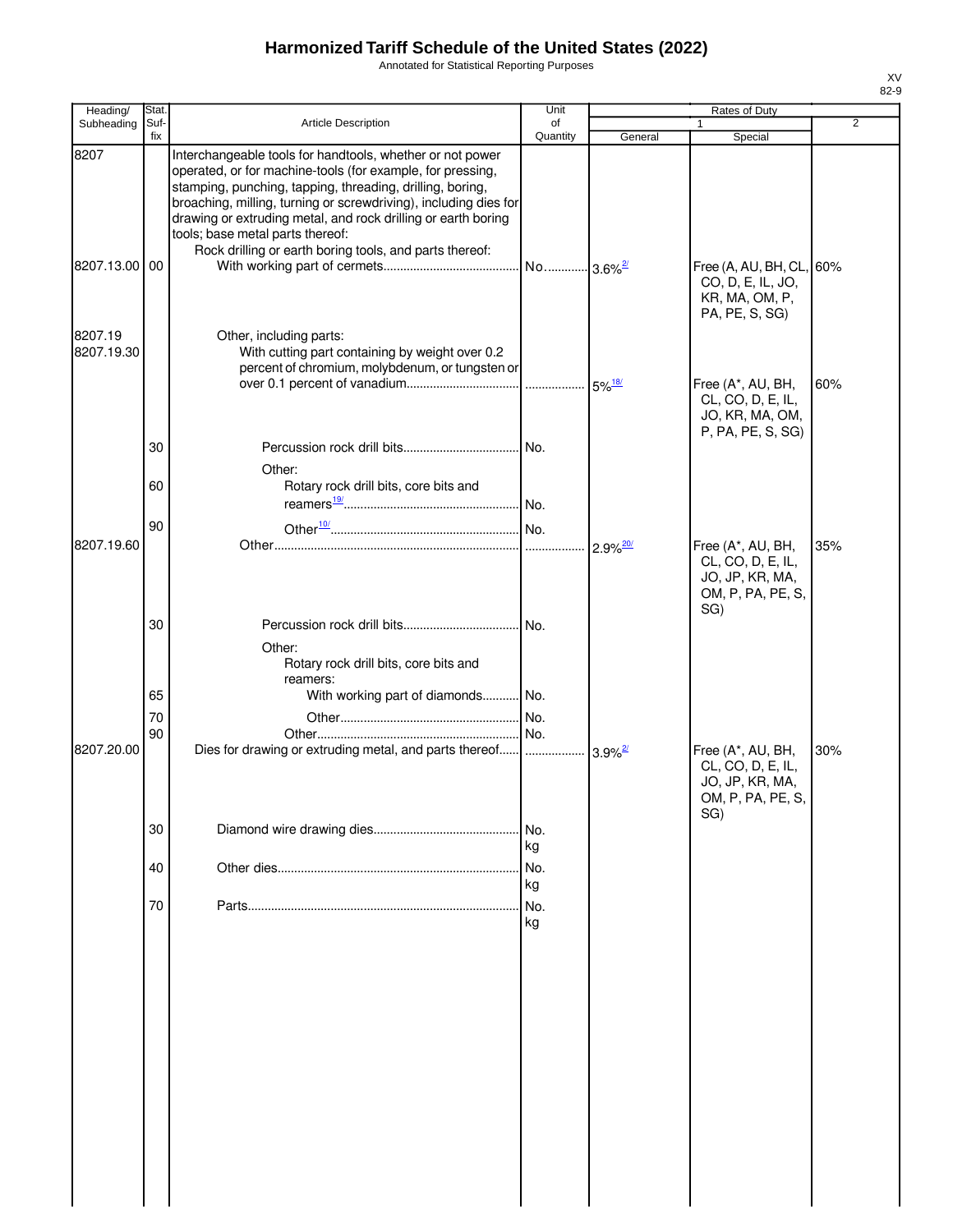Annotated for Statistical Reporting Purposes

| Heading/              | Stat.       |                                                                                                                                                                                                                                                                                                                                                                      | Unit                  |                        | Rates of Duty                                                                                   |                |
|-----------------------|-------------|----------------------------------------------------------------------------------------------------------------------------------------------------------------------------------------------------------------------------------------------------------------------------------------------------------------------------------------------------------------------|-----------------------|------------------------|-------------------------------------------------------------------------------------------------|----------------|
| Subheading            | Suf-<br>fix | Article Description                                                                                                                                                                                                                                                                                                                                                  | of<br>Quantity        | General                | 1<br>Special                                                                                    | $\overline{2}$ |
| 8207 (con.)           |             | Interchangeable tools for handtools, whether or not power<br>operated, or for machine-tools (for example, for pressing,<br>stamping, punching, tapping, threading, drilling, boring,<br>broaching, milling, turning or screwdriving), including dies for<br>drawing or extruding metal, and rock drilling or earth boring<br>tools; base metal parts thereof: (con.) |                       |                        |                                                                                                 |                |
| 8207.30               |             | Tools for pressing, stamping or punching, and parts<br>thereof:                                                                                                                                                                                                                                                                                                      |                       |                        |                                                                                                 |                |
| 8207.30.30            |             | Suitable for cutting metal, and parts thereof                                                                                                                                                                                                                                                                                                                        |                       | $5.7\%$ <sup>2/</sup>  | Free (A, AU, BH, CL, 60%<br>CO, D, E, IL, JO,<br>KR, MA, OM, P,<br>PA, PE, S, SG)<br>2.85% (JP) |                |
|                       | 20          |                                                                                                                                                                                                                                                                                                                                                                      | No.<br>kg             |                        |                                                                                                 |                |
|                       | 50          |                                                                                                                                                                                                                                                                                                                                                                      | No.<br>kg             |                        |                                                                                                 |                |
| 8207.30.60            |             | Not suitable for cutting metal, and parts thereof                                                                                                                                                                                                                                                                                                                    |                       | $2.9\%$ <sup>2/</sup>  | Free (A, AU, BH, CL, 35%<br>CO, D, E, IL, JO,<br>JP, KR, MA, OM,<br>P, PA, PE, S, SG)           |                |
|                       | 32          | Stamping dies not suitable for cutting metal $\frac{7}{2}$                                                                                                                                                                                                                                                                                                           | No.<br>kg             |                        |                                                                                                 |                |
|                       | 62          | Metal forming dies, including thread-rolling dies No.                                                                                                                                                                                                                                                                                                                | kg                    |                        |                                                                                                 |                |
|                       | 92          |                                                                                                                                                                                                                                                                                                                                                                      | No.<br>kg             |                        |                                                                                                 |                |
|                       | 95          |                                                                                                                                                                                                                                                                                                                                                                      | No.<br>kg             |                        |                                                                                                 |                |
| 8207.40<br>8207.40.30 | 00          | Tools for tapping or threading, and parts thereof:<br>With cutting part containing by weight over 0.2 percent<br>of chromium, molybdenum, or tungsten or over 0.1                                                                                                                                                                                                    |                       |                        |                                                                                                 |                |
|                       |             |                                                                                                                                                                                                                                                                                                                                                                      | No                    | $-5.7\%$ <sup>2/</sup> | Free (A, AU, BH, CL, 60%<br>CO, D, E, IL, JO,<br>KR, MA, OM, P,<br>PA, PE, S, SG)<br>2.85% (JP) |                |
| 8207.40.60 00         |             |                                                                                                                                                                                                                                                                                                                                                                      | No 4.8% <sup>2/</sup> |                        | Free (A, AU, BH, CL, 50%<br>CO, D, E, IL, JO,<br>JP, KR, MA, OM,<br>P, PA, PE, S, SG)           |                |
|                       |             |                                                                                                                                                                                                                                                                                                                                                                      |                       |                        |                                                                                                 |                |
|                       |             |                                                                                                                                                                                                                                                                                                                                                                      |                       |                        |                                                                                                 |                |
|                       |             |                                                                                                                                                                                                                                                                                                                                                                      |                       |                        |                                                                                                 |                |
|                       |             |                                                                                                                                                                                                                                                                                                                                                                      |                       |                        |                                                                                                 |                |
|                       |             |                                                                                                                                                                                                                                                                                                                                                                      |                       |                        |                                                                                                 |                |
|                       |             |                                                                                                                                                                                                                                                                                                                                                                      |                       |                        |                                                                                                 |                |
|                       |             |                                                                                                                                                                                                                                                                                                                                                                      |                       |                        |                                                                                                 |                |
|                       |             |                                                                                                                                                                                                                                                                                                                                                                      |                       |                        |                                                                                                 |                |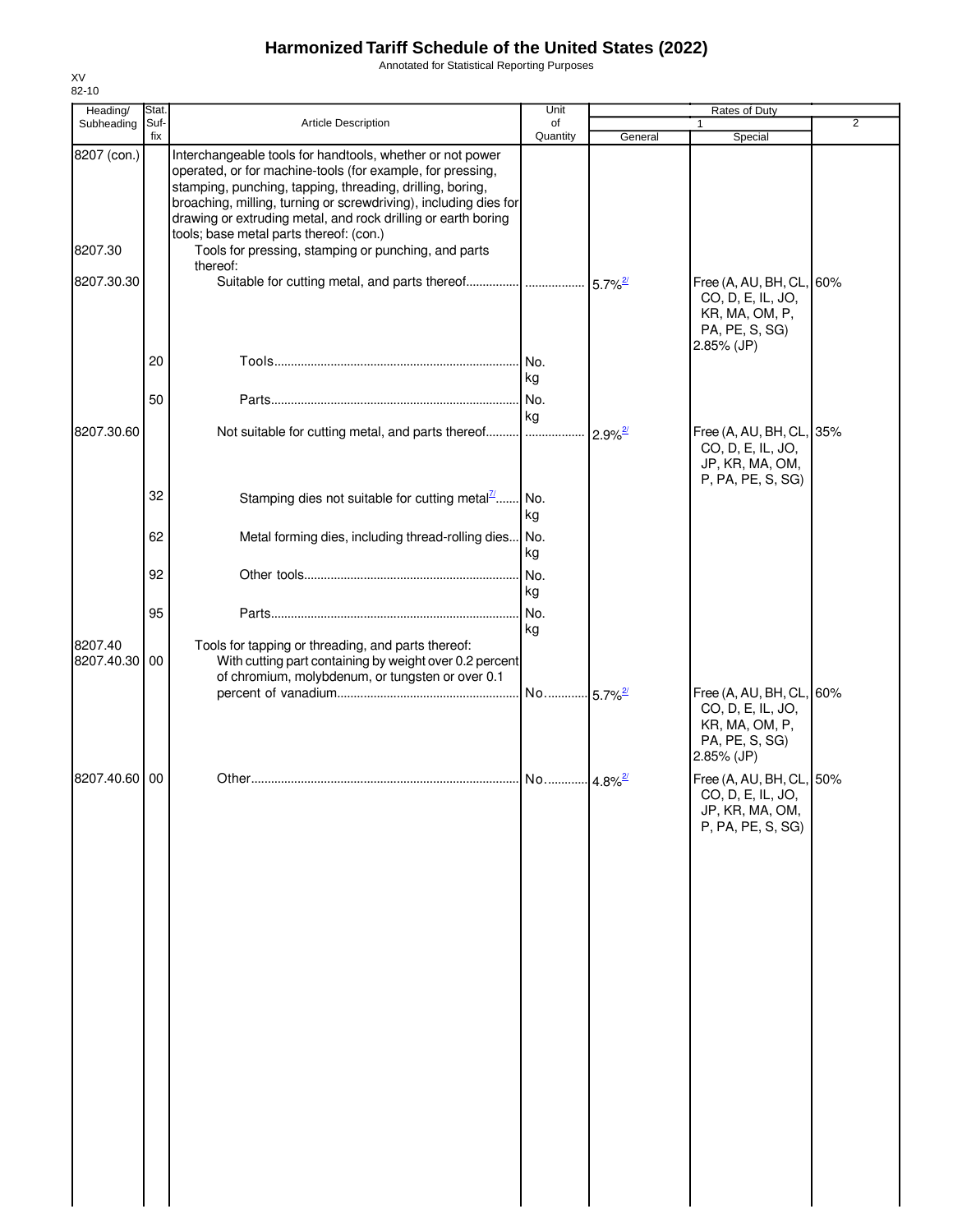Annotated for Statistical Reporting Purposes

| Heading/      | Stat.       |                                                                                                                                                                                                                                                                                                                           | Unit                  |                        | Rates of Duty                                                                         |                |
|---------------|-------------|---------------------------------------------------------------------------------------------------------------------------------------------------------------------------------------------------------------------------------------------------------------------------------------------------------------------------|-----------------------|------------------------|---------------------------------------------------------------------------------------|----------------|
| Subheading    | Suf-<br>fix | Article Description                                                                                                                                                                                                                                                                                                       | of<br>Quantity        | General                | Special                                                                               | $\overline{2}$ |
| 8207 (con.)   |             | Interchangeable tools for handtools, whether or not power<br>operated, or for machine-tools (for example, for pressing,<br>stamping, punching, tapping, threading, drilling, boring,<br>broaching, milling, turning or screwdriving), including dies for<br>drawing or extruding metal, and rock drilling or earth boring |                       |                        |                                                                                       |                |
| 8207.50       |             | tools; base metal parts thereof: (con.)<br>Tools for drilling, other than for rock drilling, and parts<br>thereof:                                                                                                                                                                                                        |                       |                        |                                                                                       |                |
| 8207.50.20    |             | With cutting part containing by weight over 0.2 percent<br>of chromium, molybdenum, or tungsten or over 0.1                                                                                                                                                                                                               |                       | $5\%^{2/3}$            | Free (A, AU, BH, CL, 60%<br>CO, D, E, IL, JO,                                         |                |
|               | 30          |                                                                                                                                                                                                                                                                                                                           |                       |                        | JP, KR, MA, OM,<br>P, PA, PE, S, SG)                                                  |                |
|               |             | Twist drills:                                                                                                                                                                                                                                                                                                             |                       |                        |                                                                                       |                |
|               | 45<br>55    |                                                                                                                                                                                                                                                                                                                           |                       |                        |                                                                                       |                |
|               | 70          | Other:                                                                                                                                                                                                                                                                                                                    |                       |                        |                                                                                       |                |
|               | 80          | Other:                                                                                                                                                                                                                                                                                                                    |                       |                        |                                                                                       |                |
| 8207.50.40    |             | Suitable for cutting metal, and parts thereof                                                                                                                                                                                                                                                                             |                       | $8.4\%$ <sup>22/</sup> | Free (A, AU, BH, CL, 50%<br>CO, D, E, IL, JO,<br>KR, MA, OM, P,<br>PA, PE, S, SG)     |                |
|               | 30          |                                                                                                                                                                                                                                                                                                                           |                       |                        |                                                                                       |                |
|               | 60          | Not suitable for cutting metal, and parts thereof:                                                                                                                                                                                                                                                                        |                       |                        |                                                                                       |                |
| 8207.50.60 00 |             | For handtools, and parts thereof <sup>21</sup>                                                                                                                                                                                                                                                                            | No 5.2% <sup>2/</sup> |                        | Free (A, AU, BH, CL, 45%<br>CO, D, E, IL, JO,<br>KR, MA, OM, P,<br>PA, PE, S, SG)     |                |
| 8207.50.80 00 |             |                                                                                                                                                                                                                                                                                                                           |                       |                        | Free (A, AU, BH, CL, 35%<br>CO, D, E, IL, JO,<br>KR, MA, OM, P,<br>PA, PE, S, SG)     |                |
| 8207.60.00    |             |                                                                                                                                                                                                                                                                                                                           |                       |                        | Free (A, AU, BH, CL, 60%<br>CO, D, E, IL, JO,<br>JP, KR, MA, OM,<br>P, PA, PE, S, SG) |                |
|               | 30          |                                                                                                                                                                                                                                                                                                                           | No.                   |                        |                                                                                       |                |
|               | 35          |                                                                                                                                                                                                                                                                                                                           |                       |                        |                                                                                       |                |
|               | 61          |                                                                                                                                                                                                                                                                                                                           |                       |                        |                                                                                       |                |
|               |             |                                                                                                                                                                                                                                                                                                                           |                       |                        |                                                                                       |                |
|               |             |                                                                                                                                                                                                                                                                                                                           |                       |                        |                                                                                       |                |
|               |             |                                                                                                                                                                                                                                                                                                                           |                       |                        |                                                                                       |                |
|               |             |                                                                                                                                                                                                                                                                                                                           |                       |                        |                                                                                       |                |
|               |             |                                                                                                                                                                                                                                                                                                                           |                       |                        |                                                                                       |                |
|               |             |                                                                                                                                                                                                                                                                                                                           |                       |                        |                                                                                       |                |
|               |             |                                                                                                                                                                                                                                                                                                                           |                       |                        |                                                                                       |                |
|               |             |                                                                                                                                                                                                                                                                                                                           |                       |                        |                                                                                       |                |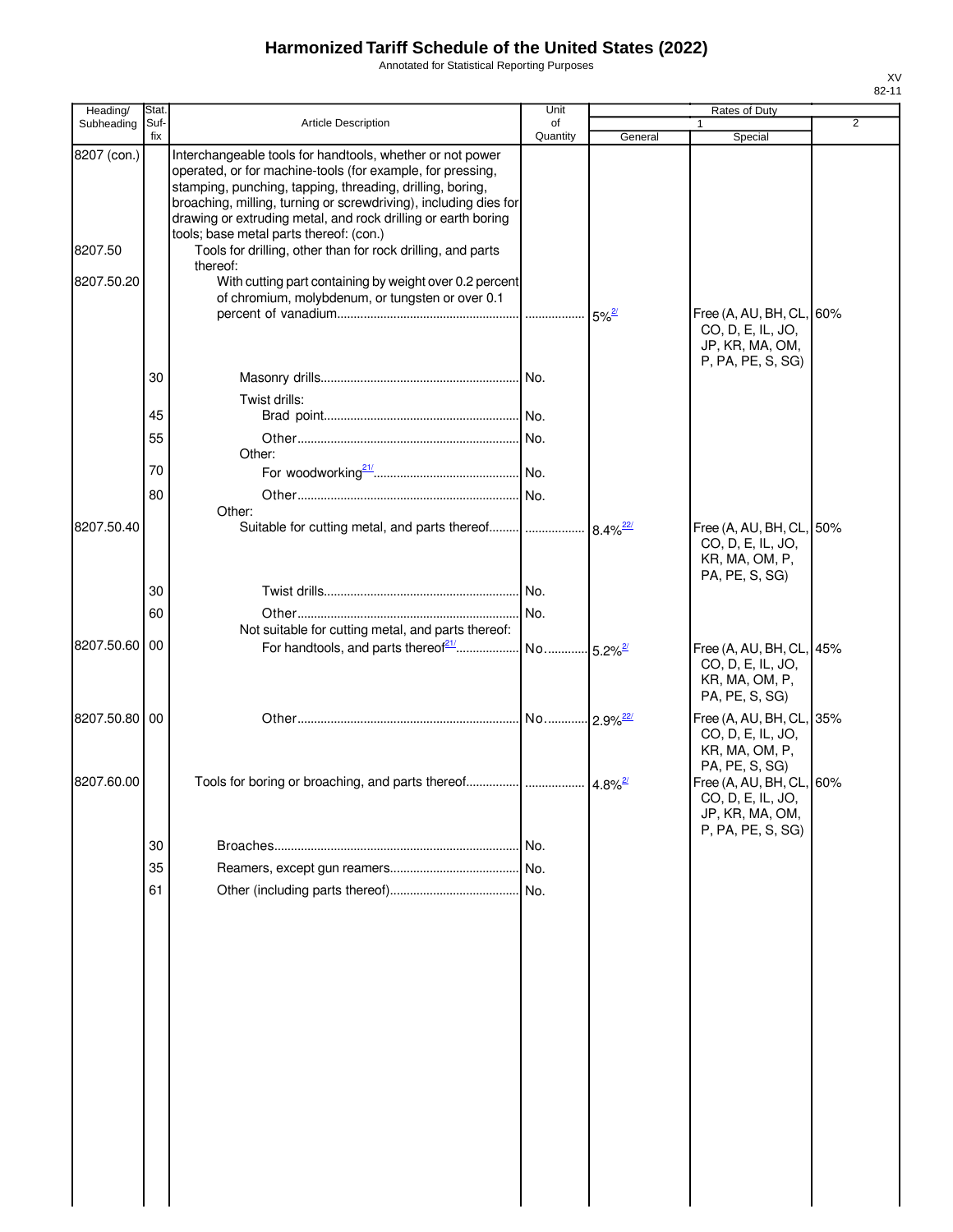Annotated for Statistical Reporting Purposes

| Heading/                             | Stat.       |                                                                                                                                                                                                                                                                                                                                                                                                                                                                                                                              | Unit           |                        | Rates of Duty                                                                         |                |
|--------------------------------------|-------------|------------------------------------------------------------------------------------------------------------------------------------------------------------------------------------------------------------------------------------------------------------------------------------------------------------------------------------------------------------------------------------------------------------------------------------------------------------------------------------------------------------------------------|----------------|------------------------|---------------------------------------------------------------------------------------|----------------|
| Subheading                           | Suf-<br>fix | Article Description                                                                                                                                                                                                                                                                                                                                                                                                                                                                                                          | of<br>Quantity | General                | Special                                                                               | $\overline{2}$ |
| 8207 (con.)<br>8207.70<br>8207.70.30 |             | Interchangeable tools for handtools, whether or not power<br>operated, or for machine-tools (for example, for pressing,<br>stamping, punching, tapping, threading, drilling, boring,<br>broaching, milling, turning or screwdriving), including dies for<br>drawing or extruding metal, and rock drilling or earth boring<br>tools; base metal parts thereof: (con.)<br>Tools for milling, and parts thereof:<br>With cutting part containing by weight over 0.2 percent<br>of chromium, molybdenum, or tungsten or over 0.1 |                |                        |                                                                                       |                |
|                                      | 30          |                                                                                                                                                                                                                                                                                                                                                                                                                                                                                                                              |                | $5\%^{2/3}$            | Free (A*, AU, BH,<br>CL, CO, D, E, IL,<br>JO, JP, KR, MA,<br>OM, P, PA, PE, S,<br>SG) | 60%            |
|                                      | 40          |                                                                                                                                                                                                                                                                                                                                                                                                                                                                                                                              |                |                        |                                                                                       |                |
|                                      | 60          |                                                                                                                                                                                                                                                                                                                                                                                                                                                                                                                              |                |                        |                                                                                       |                |
| 8207.70.60                           |             |                                                                                                                                                                                                                                                                                                                                                                                                                                                                                                                              |                | $2.9\%$ <sup>22/</sup> | Free (A*, AU, BH,<br>CL, CO, D, E, IL,<br>JO, JP, KR, MA,<br>OM, P, PA, PE, S,<br>SG) | 35%            |
|                                      | 30          |                                                                                                                                                                                                                                                                                                                                                                                                                                                                                                                              |                |                        |                                                                                       |                |
|                                      | 40          | Router bits not suitable for cutting metal No.                                                                                                                                                                                                                                                                                                                                                                                                                                                                               |                |                        |                                                                                       |                |
|                                      | 60          |                                                                                                                                                                                                                                                                                                                                                                                                                                                                                                                              |                |                        |                                                                                       |                |
| 8207.80<br>8207.80.30                | 00          | Tools for turning:<br>With cutting part containing by weight over 0.2 percent<br>of chromium, molybdenum, or tungsten or over 0.1                                                                                                                                                                                                                                                                                                                                                                                            |                |                        |                                                                                       |                |
|                                      |             |                                                                                                                                                                                                                                                                                                                                                                                                                                                                                                                              |                |                        | Free (A, AU, BH, CL, 60%<br>CO, D, E, IL, JO,<br>KR, MA, OM, P,<br>PA, PE, S, SG)     |                |
| 8207.80.60 00                        |             |                                                                                                                                                                                                                                                                                                                                                                                                                                                                                                                              |                |                        | Free (A, AU, BH, CL, 35%<br>CO, D, E, IL, JO,<br>KR, MA, OM, P,<br>PA, PE, S, SG)     |                |
|                                      |             |                                                                                                                                                                                                                                                                                                                                                                                                                                                                                                                              |                |                        |                                                                                       |                |
|                                      |             |                                                                                                                                                                                                                                                                                                                                                                                                                                                                                                                              |                |                        |                                                                                       |                |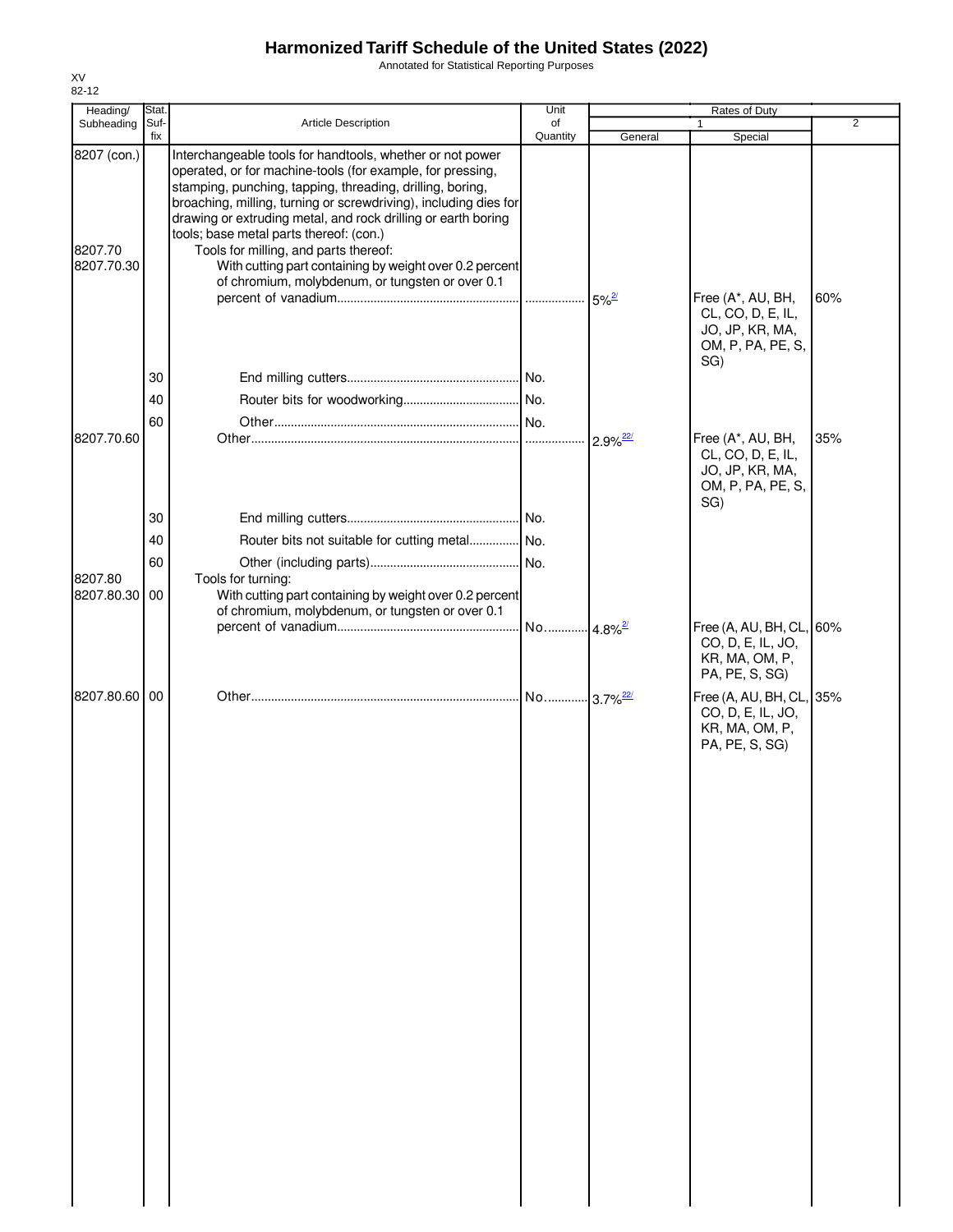Annotated for Statistical Reporting Purposes

|                                         | <b>Stat</b> |                                                                                                                                                                                                                                                                                                                                                                                                                                                                                   | Unit     |                        | Rates of Duty                                                                        |                |
|-----------------------------------------|-------------|-----------------------------------------------------------------------------------------------------------------------------------------------------------------------------------------------------------------------------------------------------------------------------------------------------------------------------------------------------------------------------------------------------------------------------------------------------------------------------------|----------|------------------------|--------------------------------------------------------------------------------------|----------------|
| Heading/<br>Subheading                  | Suf-        | Article Description                                                                                                                                                                                                                                                                                                                                                                                                                                                               | of       |                        |                                                                                      | $\overline{2}$ |
|                                         | fix         |                                                                                                                                                                                                                                                                                                                                                                                                                                                                                   | Quantity | General                | Special                                                                              |                |
| 8207 (con.)<br>8207.90<br>8207.90.15 00 |             | Interchangeable tools for handtools, whether or not power<br>operated, or for machine-tools (for example, for pressing,<br>stamping, punching, tapping, threading, drilling, boring,<br>broaching, milling, turning or screwdriving), including dies for<br>drawing or extruding metal, and rock drilling or earth boring<br>tools; base metal parts thereof: (con.)<br>Other interchangeable tools, and parts thereof:<br>Files and rasps, including rotary files and rasps, and |          |                        |                                                                                      |                |
|                                         |             | Other:                                                                                                                                                                                                                                                                                                                                                                                                                                                                            |          |                        | Free (A*, AU, BH,<br>CL, CO, D, E, IL,<br>JO, KR, MA, OM,<br>P, PA, PE, S, SG)       | 15%            |
| 8207.90.30                              |             | Cutting tools with cutting part containing by weight<br>over 0.2 percent of chromium, molybdenum, or                                                                                                                                                                                                                                                                                                                                                                              |          |                        | Free (A*, AU, BH,<br>CL, CO, D, E, IL,<br>JO, KR, MA, OM,<br>P, PA, PE, S, SG)       | 60%            |
|                                         | 30<br>75    | For woodworking:<br>Cutterheads with interchangeable tools No.                                                                                                                                                                                                                                                                                                                                                                                                                    |          |                        |                                                                                      |                |
|                                         | 80<br>85    | Other:                                                                                                                                                                                                                                                                                                                                                                                                                                                                            | No.      |                        |                                                                                      |                |
| 8207.90.45 00                           |             | Suitable for cutting metal, and parts thereof No 4.8% <sup>22/</sup><br>Not suitable for cutting metal, and parts                                                                                                                                                                                                                                                                                                                                                                 |          |                        | Free (A*, AU, BH,<br>CL, CO, D, E, IL,<br>JO, KR, MA, OM,<br>P, PA, PE, S, SG)       | 50%            |
| 8207.90.60 00                           |             | thereof:                                                                                                                                                                                                                                                                                                                                                                                                                                                                          |          |                        | Free (A*, AU, BH,<br>CL, CO, D, E, IL,<br>JO, KR, MA, OM,<br>P, PA, PE, S, SG)       | 45%            |
| 8207.90.75                              |             |                                                                                                                                                                                                                                                                                                                                                                                                                                                                                   |          | $3.7\%$ <sup>22/</sup> | Free (A*, AU, BH,<br>CL, CO, D, E, IL,<br>JO, JP, KR, MA,<br>OM, P, PA, PE, S<br>SG) | 35%            |
|                                         | 45          | Cutterheads with interchangeable                                                                                                                                                                                                                                                                                                                                                                                                                                                  | No.      |                        |                                                                                      |                |
|                                         | 85          |                                                                                                                                                                                                                                                                                                                                                                                                                                                                                   | No.      |                        |                                                                                      |                |
|                                         |             |                                                                                                                                                                                                                                                                                                                                                                                                                                                                                   |          |                        |                                                                                      |                |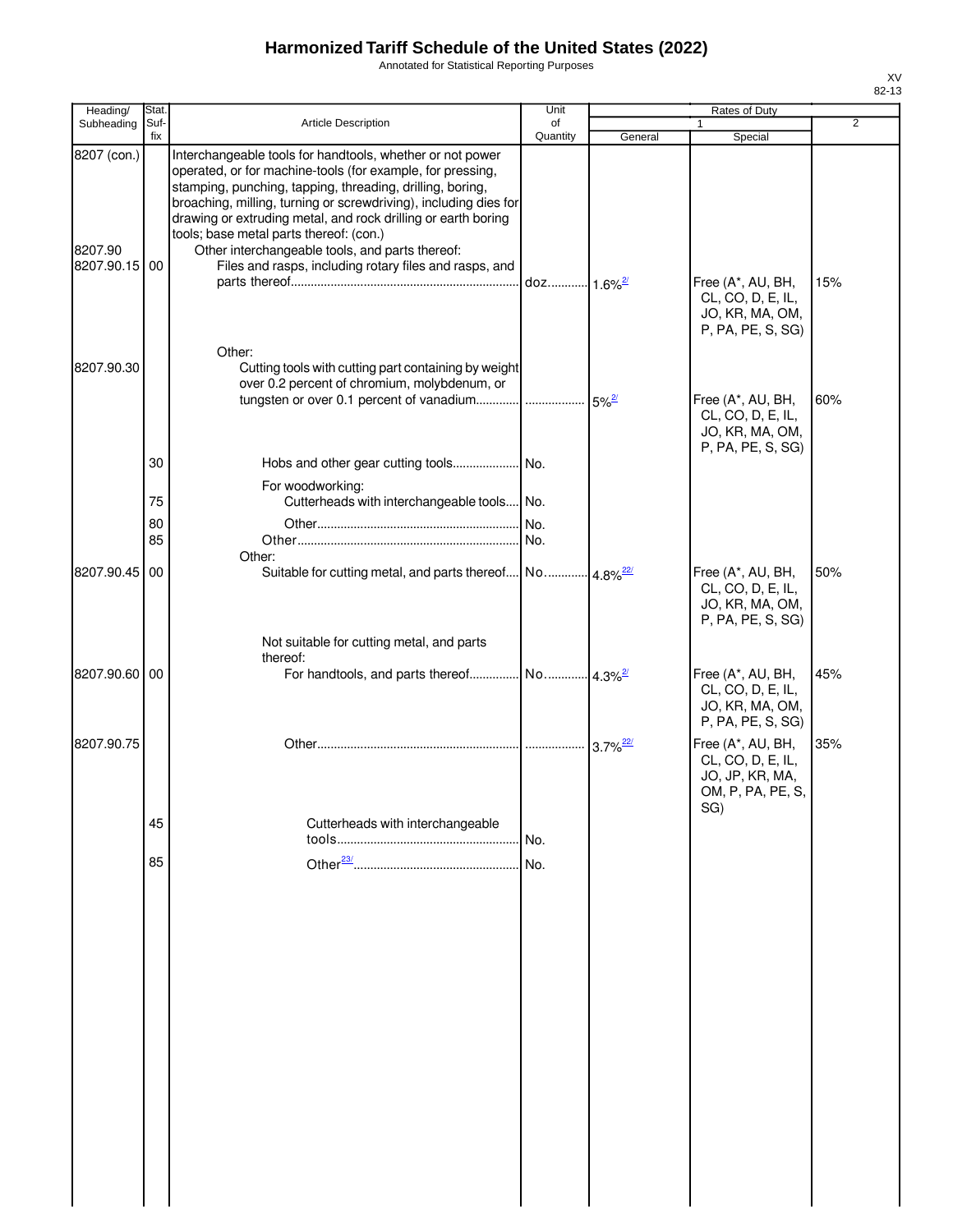Annotated for Statistical Reporting Purposes

| Heading/                 | <b>Stat</b> |                                                                                                                                       | Unit           |                       | Rates of Duty                                                                         |                |
|--------------------------|-------------|---------------------------------------------------------------------------------------------------------------------------------------|----------------|-----------------------|---------------------------------------------------------------------------------------|----------------|
| Subheading               | Suf-<br>fix | <b>Article Description</b>                                                                                                            | of<br>Quantity |                       |                                                                                       | $\overline{2}$ |
| 8208                     |             | Knives and cutting blades, for machines or for mechanical<br>appliances, and base metal parts thereof:                                |                | General               | Special                                                                               |                |
| 8208.10.00               | 30          | Over 30.5 cm in length, for metal shearing machines<br>or over 15.2 cm in diameter for metal shearing/slitting                        |                |                       |                                                                                       | 20%            |
| 8208.20.00               | 60          |                                                                                                                                       |                |                       |                                                                                       | 20%            |
|                          | 30<br>60    | Over 73.7 cm in length, for veneer-cutting machines. No.<br>Over 15.2 cm in length, for wood-chipper machines No.                     |                |                       |                                                                                       |                |
| 8208.30.00               | 90          | For kitchen appliances or for machines used by the food                                                                               |                |                       |                                                                                       | 20%            |
|                          | 30          | For meat-slicing, meat-cutting or meat-chopping                                                                                       |                |                       |                                                                                       |                |
| 8208.40                  | 60          | For agricultural, horticultural or forestry machines, and<br>parts thereof:                                                           |                |                       |                                                                                       |                |
| 8208.40.30               | 00          |                                                                                                                                       |                |                       |                                                                                       | 20%            |
| 8208.40.60 00<br>8208.90 |             | Other:                                                                                                                                |                |                       |                                                                                       | Free           |
| 8208.90.30               | 00          |                                                                                                                                       |                |                       |                                                                                       | Free           |
| 8208.90.60 00            |             |                                                                                                                                       |                |                       |                                                                                       | 20%            |
| 8209.00.00               |             | Plates, sticks, tips and the like for tools, unmounted, of                                                                            |                | $4.6\%$ <sup>2/</sup> | Free (A, AU, BH, CL, 60%<br>CO, D, E, IL, JO,<br>JP, KR, MA, OM,<br>P, PA, PE, S, SG) |                |
|                          | 30          |                                                                                                                                       |                |                       |                                                                                       |                |
|                          | 60          |                                                                                                                                       |                |                       |                                                                                       |                |
| 8210.00.00               |             | 00 Hand-operated mechanical appliances, weighing 10 kg or less,<br>used in the preparation, conditioning or serving of food or drink, |                |                       | Free (A*, AU, BH,<br>CL, CO, D, E, IL,                                                | 40%            |
|                          |             |                                                                                                                                       |                |                       | JO, KR, MA, OM,<br>P, PA, PE, S, SG)                                                  |                |
|                          |             |                                                                                                                                       |                |                       |                                                                                       |                |
|                          |             |                                                                                                                                       |                |                       |                                                                                       |                |
|                          |             |                                                                                                                                       |                |                       |                                                                                       |                |
|                          |             |                                                                                                                                       |                |                       |                                                                                       |                |
|                          |             |                                                                                                                                       |                |                       |                                                                                       |                |
|                          |             |                                                                                                                                       |                |                       |                                                                                       |                |
|                          |             |                                                                                                                                       |                |                       |                                                                                       |                |
|                          |             |                                                                                                                                       |                |                       |                                                                                       |                |
|                          |             |                                                                                                                                       |                |                       |                                                                                       |                |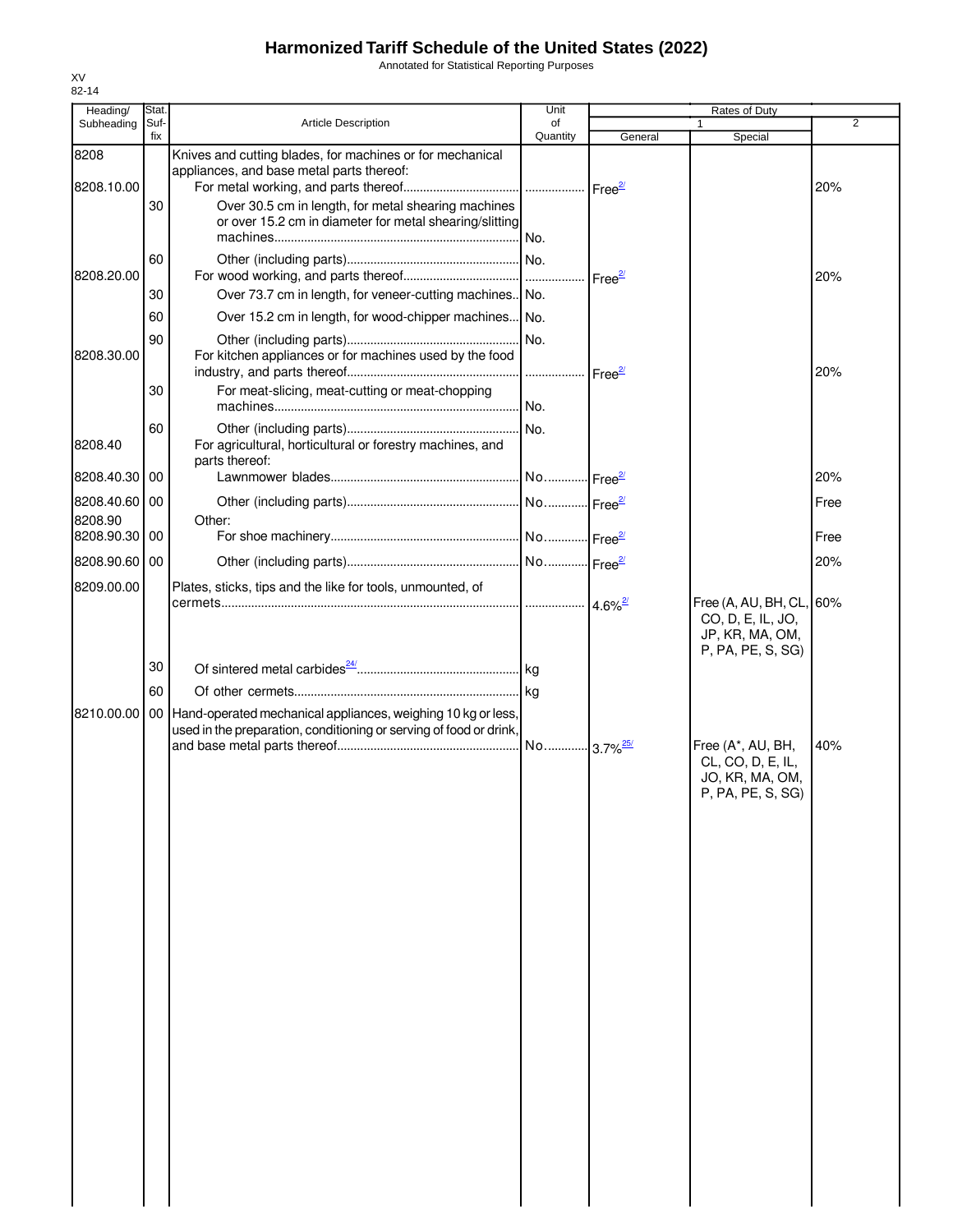Annotated for Statistical Reporting Purposes

| Heading/                 | Stat        |                                                                                                                                                                            | Unit           |                                                                                                                          | <b>Rates of Duty</b>                                                           |                                                                                                                 |
|--------------------------|-------------|----------------------------------------------------------------------------------------------------------------------------------------------------------------------------|----------------|--------------------------------------------------------------------------------------------------------------------------|--------------------------------------------------------------------------------|-----------------------------------------------------------------------------------------------------------------|
| Subheading               | Suf-<br>fix | Article Description                                                                                                                                                        | of<br>Quantity | General                                                                                                                  | 1<br>Special                                                                   | $\overline{2}$                                                                                                  |
| 8211                     |             | Knives with cutting blades, serrated or not (including pruning<br>knives), other than knives of heading 8208, and blades and<br>other base metal parts thereof:            |                |                                                                                                                          |                                                                                |                                                                                                                 |
| 8211.10.00 00            |             |                                                                                                                                                                            | $DCS$ $16/$    | The rate of duty<br>applicable to<br>that article in<br>the set subject<br>to the highest<br>rate of duty <sup>26/</sup> | Free (AU, BH, CL,<br>CO, D, E, IL, JO,<br>KR, MA, OM, P,<br>PA, PE, S, SG)     | The rate of<br>duty appli-<br>cable to that<br>article in the<br>set subject to<br>the high-est<br>rate of duty |
| 8211.91<br>8211.91.10 00 |             | Other:<br>Table knives having fixed blades:                                                                                                                                |                |                                                                                                                          |                                                                                | $8¢$ each + 45%                                                                                                 |
| 8211.91.20 00            |             | Knives with stainless steel handles:<br>With handles containing nickel or containing<br>over 10 percent by weight of manganese:<br>Valued under 25¢ each, not over 25.9 cm |                |                                                                                                                          |                                                                                |                                                                                                                 |
|                          |             |                                                                                                                                                                            | pcs            | $0.4c$ each +<br>$6.4\%$ <sup>27/</sup>                                                                                  | Free (A+, AU, BH,<br>CL, CO, D, E, IL,<br>JO, KR, MA, OM,<br>P, PA, PE, S, SG) | $2¢$ each + 45%                                                                                                 |
| 8211.91.25 00            |             |                                                                                                                                                                            |                | pcs 0.4¢ each +<br>$6.8\%$ <sup>27/</sup>                                                                                | Free (AU, BH, CL,<br>CO, D, E, IL, JO,<br>KR, MA, OM, P,<br>PA, PE, S, SG)     | $2c$ each + 45%                                                                                                 |
| 8211.91.30               | 00          | Other:<br>Valued under 25¢ each, not over 25.9 cm                                                                                                                          |                | $10.6\%$ <sup>26/</sup>                                                                                                  | Free (AU, BH, CL,<br>CO, D, E, IL, JO,                                         | $2¢$ each + 45%                                                                                                 |
|                          |             |                                                                                                                                                                            |                |                                                                                                                          | KR, MA, OM, P,<br>PA, PE, S, SG)                                               |                                                                                                                 |
| 8211.91.40               | 00          |                                                                                                                                                                            |                | $3.7\%$ <sup>26/</sup>                                                                                                   | Free (AU, BH, CL,<br>CO, D, E, IL, JO,<br>KR, MA, OM, P,<br>PA, PE, S, SG)     | $2¢$ each + 45%                                                                                                 |
| 8211.91.50               |             |                                                                                                                                                                            |                | $3.7\%$ <sup>27/</sup>                                                                                                   | Free (A*, AU, BH,<br>CL, CO, D, E, IL,<br>JO, KR, MA, OM,<br>P, PA, PE, S, SG) | $8¢$ each + 45%                                                                                                 |
|                          | 30          |                                                                                                                                                                            |                |                                                                                                                          |                                                                                |                                                                                                                 |
|                          | 60          |                                                                                                                                                                            |                |                                                                                                                          |                                                                                |                                                                                                                 |
| 8211.91.80               |             |                                                                                                                                                                            | .              | $0.3c$ each $+$<br>$4.9\%$ <sup>27/</sup>                                                                                | Free (A*, AU, BH,<br>CL, CO, D, E, IL,<br>JO, KR, MA, OM,<br>P, PA, PE, S, SG) | $8c$ each + $45%$                                                                                               |
|                          | 30          |                                                                                                                                                                            | No.            |                                                                                                                          |                                                                                |                                                                                                                 |
|                          | 60          |                                                                                                                                                                            | No.            |                                                                                                                          |                                                                                |                                                                                                                 |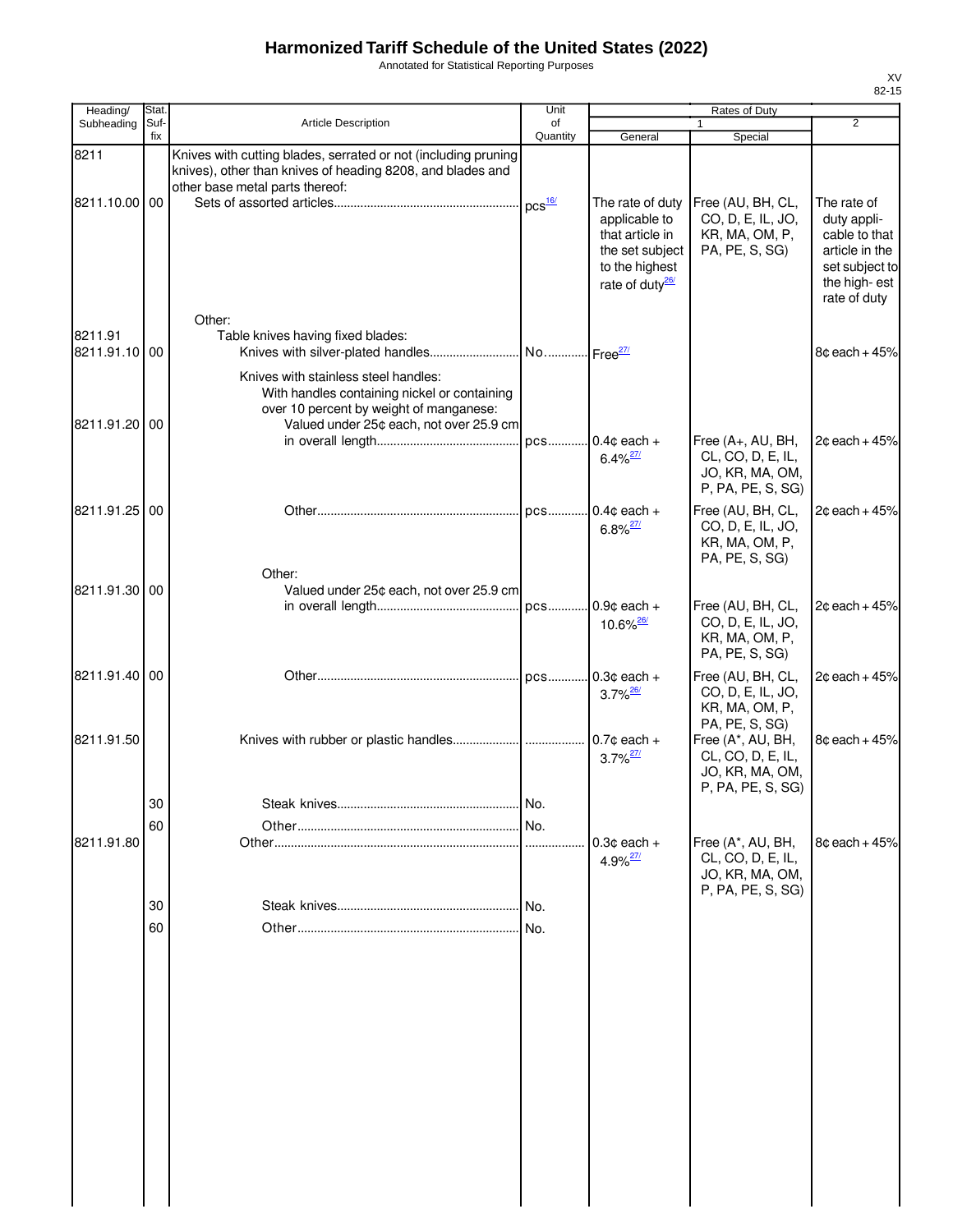Annotated for Statistical Reporting Purposes

| Heading/      | Stat.       |                                                                                                                                                                                         | Unit           | Rates of Duty                           |                                                                                                               |                       |
|---------------|-------------|-----------------------------------------------------------------------------------------------------------------------------------------------------------------------------------------|----------------|-----------------------------------------|---------------------------------------------------------------------------------------------------------------|-----------------------|
| Subheading    | Suf-<br>fix | <b>Article Description</b>                                                                                                                                                              | of<br>Quantity | General                                 | $\mathbf{1}$<br>Special                                                                                       | 2                     |
| 8211 (con.)   |             | Knives with cutting blades, serrated or not (including pruning<br>knives), other than knives of heading 8208, and blades and<br>other base metal parts thereof: (con.)<br>Other: (con.) |                |                                         |                                                                                                               |                       |
| 8211.92       |             | Other knives having fixed blades:<br>With rubber or plastic handles:                                                                                                                    |                |                                         |                                                                                                               |                       |
| 8211.92.20 00 |             |                                                                                                                                                                                         | No             | $0.8c$ each +<br>$4.6\%$ <sup>27/</sup> | Free (A*, AU, BH,<br>CL, CO, D, E, IL,<br>JO, KR, MA, OM,<br>P, PA, PE, S, SG)                                | $8¢$ each + 45%       |
| 8211.92.40    |             |                                                                                                                                                                                         |                | $1¢$ each $+$<br>$4.6\%$ <sup>26/</sup> | Free (A*, AU, BH,<br>CL, CO, D, E, IL,<br>JO, KR, MA, OM,<br>P, PA, PE, S, SG)                                | $8¢$ each + 45%       |
|               | 50          |                                                                                                                                                                                         |                |                                         |                                                                                                               |                       |
|               | 60          | Other:                                                                                                                                                                                  |                |                                         |                                                                                                               |                       |
| 8211.92.60 00 |             |                                                                                                                                                                                         |                |                                         | Free (A*, AU, BH,<br>CL, CO, D, E, IL,<br>JO, KR, MA, OM,<br>P, PA, PE, S, SG)                                | $8¢$ each + 45%       |
| 8211.92.90    |             |                                                                                                                                                                                         |                | $0.4c$ each +<br>$6.1\%$ <sup>27/</sup> | Free (A*, AU, BH,<br>CL, CO, D, E, IL,<br>JO, KR, MA, OM,<br>P, PA, PE, S, SG)                                | $8¢$ each + 45%       |
|               | 30          |                                                                                                                                                                                         |                |                                         |                                                                                                               |                       |
|               | 45          |                                                                                                                                                                                         |                |                                         |                                                                                                               |                       |
| 8211.93.00    | 60          |                                                                                                                                                                                         |                |                                         | $3¢$ each + 5.4% <sup>3'</sup> Free (A*, AU, BH,<br>CL, CO, D, E, IL,<br>JO, KR, MA, OM,<br>P, PA, PE, S, SG) | $35¢$ each $+$<br>55% |
|               | 31          | Folding two-handled multi-use tools in which one<br>or more tools are housed in each handle and one<br>or more of the tools is a folding knife blade No.                                |                |                                         |                                                                                                               |                       |
|               | 35          | Pen knives, pocket knives and other knives which                                                                                                                                        |                |                                         |                                                                                                               |                       |
| 8211.94       | 60          | Blades:                                                                                                                                                                                 |                |                                         |                                                                                                               |                       |
| 8211.94.10 00 |             |                                                                                                                                                                                         |                | $2.2\%$ <sup>2/</sup>                   | Free (A, AU, BH, CL, $8¢$ each + 45%<br>CO, D, E, IL, JO,<br>KR, MA, OM, P,<br>PA, PE, S, SG)                 |                       |
| 8211.94.50 00 |             |                                                                                                                                                                                         | No             | $\cdot$ 1¢ each + 5.4% <sup>3</sup>     | Free (A, AU, BH, CL,<br>CO, D, E, IL, JO,<br>KR, MA, OM, P,<br>PA, PE, S, SG)                                 | 11 $¢$ each +<br>55%  |
|               |             |                                                                                                                                                                                         |                |                                         |                                                                                                               |                       |
|               |             |                                                                                                                                                                                         |                |                                         |                                                                                                               |                       |
|               |             |                                                                                                                                                                                         |                |                                         |                                                                                                               |                       |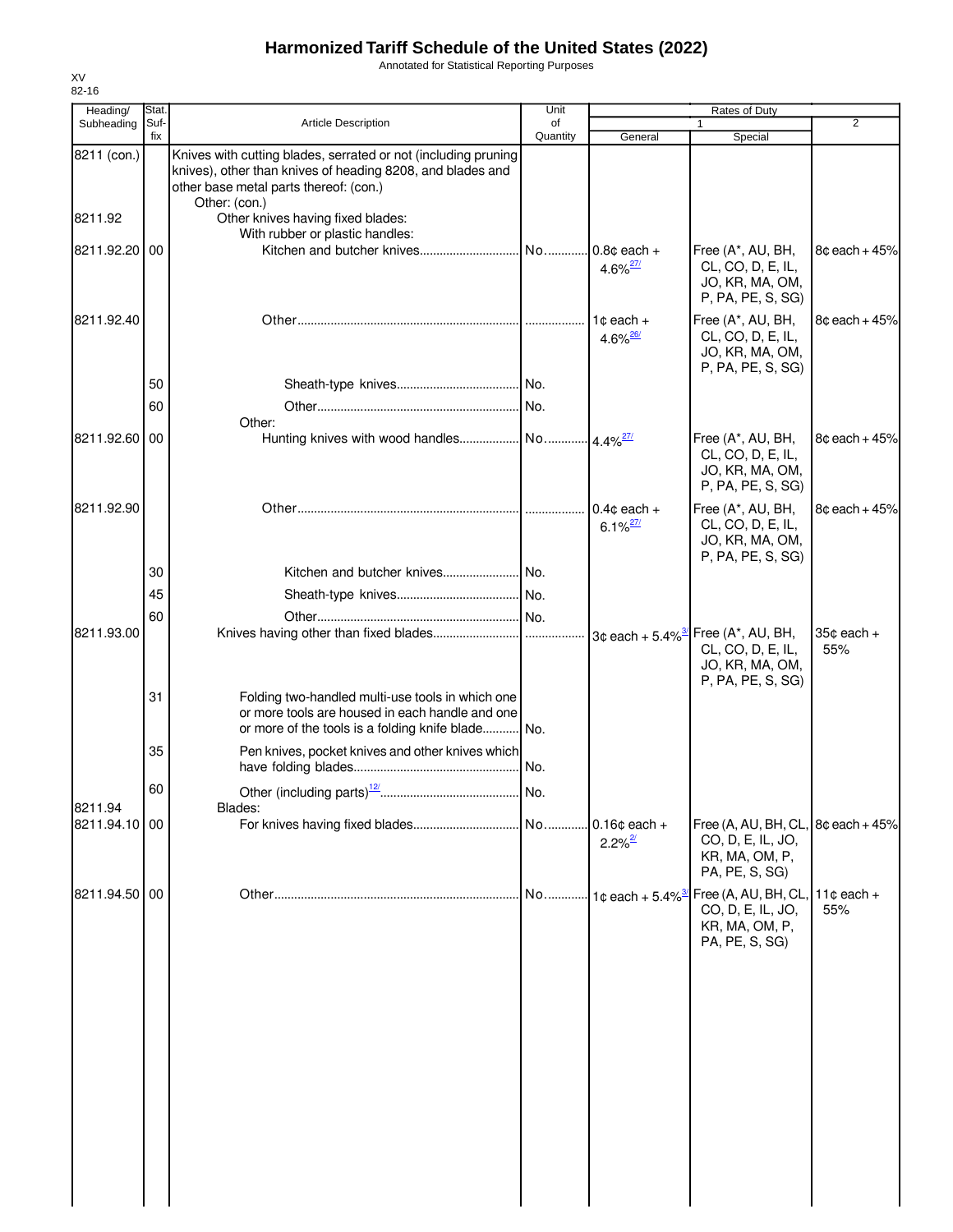Annotated for Statistical Reporting Purposes

| Heading/                                | Stat.       |                                                                                                                                                                                                                   | Unit           |                        | Rates of Duty                                                                                                   |                               |
|-----------------------------------------|-------------|-------------------------------------------------------------------------------------------------------------------------------------------------------------------------------------------------------------------|----------------|------------------------|-----------------------------------------------------------------------------------------------------------------|-------------------------------|
| Subheading                              | Suf-<br>fix | <b>Article Description</b>                                                                                                                                                                                        | of<br>Quantity | General                | $\mathbf{1}$<br>Special                                                                                         | 2                             |
| 8211 (con.)<br>8211.95<br>8211.95.10100 |             | Knives with cutting blades, serrated or not (including pruning<br>knives), other than knives of heading 8208, and blades and<br>other base metal parts thereof: (con.)<br>Other: (con.)<br>Handles of base metal: |                | $4.9\%$ <sup>2/</sup>  | Free (A, AU, BH, CL, $8¢$ each + 45%<br>CO, D, E, IL, JO,                                                       |                               |
| 8211.95.50 00                           |             |                                                                                                                                                                                                                   |                | $6.1\%$ <sup>2/</sup>  | KR, MA, OM, P,<br>PA, PE, S, SG)<br>Free (A, AU, BH, CL, $8¢$ each + 45%<br>CO, D, E, IL, JO,<br>KR, MA, OM, P, |                               |
| 8211.95.90 00                           |             |                                                                                                                                                                                                                   |                |                        | PA, PE, S, SG)<br>Free (A, AU, BH, CL, $35¢$ each +<br>CO, D, E, IL, JO,<br>KR, MA, OM, P,<br>PA, PE, S, SG)    | 55%                           |
| 8212                                    |             | Razors and razor blades (including razor blade blanks in<br>strips), and base metal parts thereof:                                                                                                                |                |                        |                                                                                                                 |                               |
| 8212.10.00 00                           |             |                                                                                                                                                                                                                   |                |                        |                                                                                                                 | 10 $\texttt{c}$ each +<br>30% |
| 8212.20.00                              | 05          | Safety razor blades, including razor blade blanks in                                                                                                                                                              |                |                        |                                                                                                                 | $1¢$ each + 30%               |
|                                         | 10          |                                                                                                                                                                                                                   |                |                        |                                                                                                                 |                               |
| 8212.90.00                              | 00          |                                                                                                                                                                                                                   |                |                        |                                                                                                                 | 27.5%                         |
| 8213.00                                 |             | Scissors, tailors' shears and similar shears, and blades and                                                                                                                                                      |                |                        |                                                                                                                 |                               |
| 8213.00.30 00                           |             | other base metal parts thereof:                                                                                                                                                                                   |                | $4.3\%$ <sup>26/</sup> | Free (A, AU, BH, CL,<br>CO, D, E, IL, JO,<br>KR, MA, OM, P,<br>PA, PE, S, SG)                                   | $15¢$ each +<br>45%           |
| 8213.00.60 00                           |             | Valued over \$1.75/dozen:                                                                                                                                                                                         |                |                        | Free (A, AU, BH, CL, 20¢ each +<br>CO, D, E, IL, JO,<br>KR, MA, OM, P,<br>PA, PE, S, SG)                        | 45%                           |
| 8213.00.90 00                           |             |                                                                                                                                                                                                                   |                |                        | Free (A+, AU, BH,<br>CL, CO, D, E, IL,<br>JO, KR, MA, OM,<br>P, PA, PE, S, SG)                                  | $20¢$ each +<br>45%           |
|                                         |             |                                                                                                                                                                                                                   |                |                        |                                                                                                                 |                               |
|                                         |             |                                                                                                                                                                                                                   |                |                        |                                                                                                                 |                               |
|                                         |             |                                                                                                                                                                                                                   |                |                        |                                                                                                                 |                               |
|                                         |             |                                                                                                                                                                                                                   |                |                        |                                                                                                                 |                               |
|                                         |             |                                                                                                                                                                                                                   |                |                        |                                                                                                                 |                               |
|                                         |             |                                                                                                                                                                                                                   |                |                        |                                                                                                                 |                               |
|                                         |             |                                                                                                                                                                                                                   |                |                        |                                                                                                                 |                               |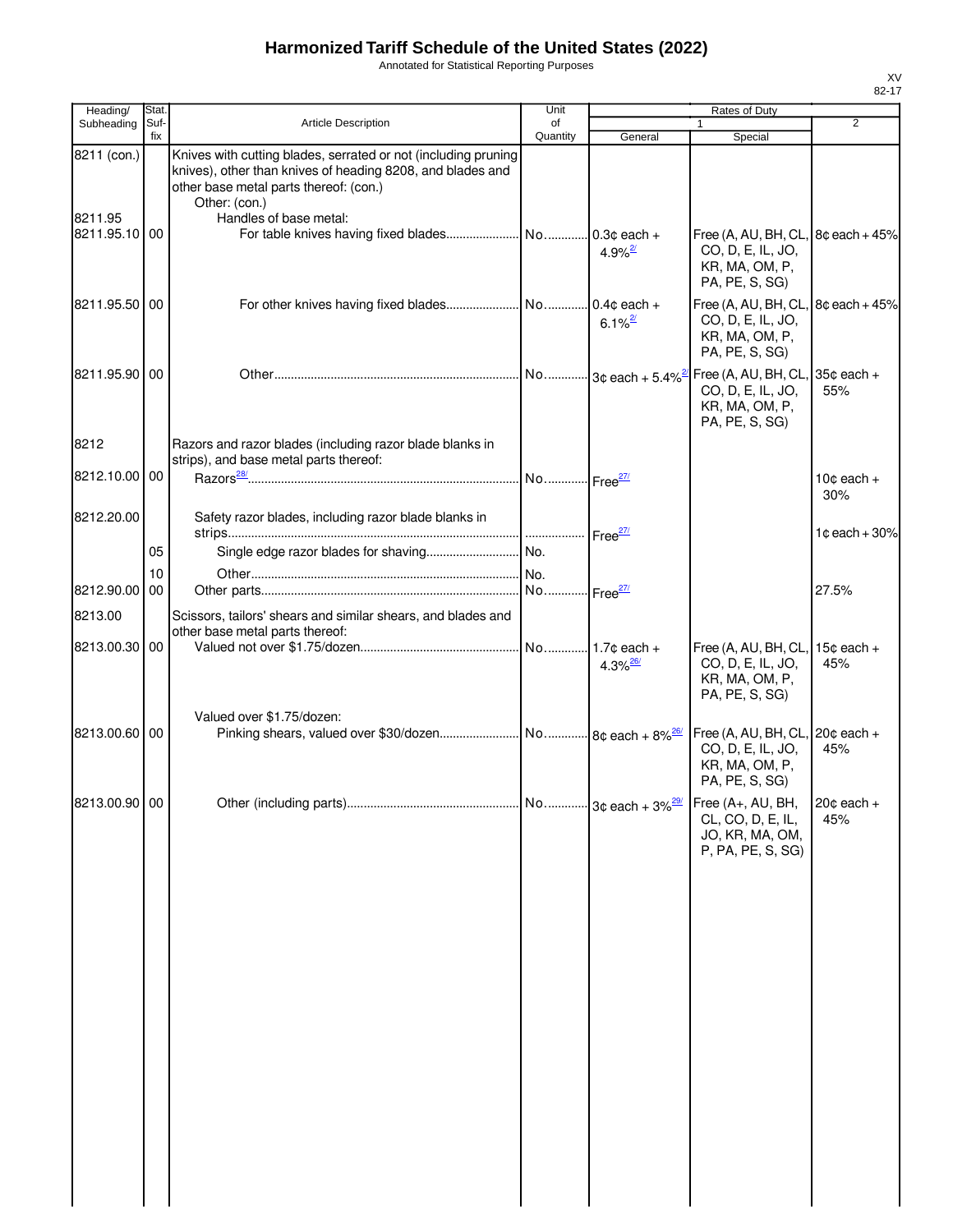Annotated for Statistical Reporting Purposes

| Heading/              | Stat.       |                                                                                                                                                                                                                                                                                                                                                        | Unit                   |                                          | Rates of Duty                                                                                                |                 |
|-----------------------|-------------|--------------------------------------------------------------------------------------------------------------------------------------------------------------------------------------------------------------------------------------------------------------------------------------------------------------------------------------------------------|------------------------|------------------------------------------|--------------------------------------------------------------------------------------------------------------|-----------------|
| Subheading            | Suf-<br>fix | <b>Article Description</b>                                                                                                                                                                                                                                                                                                                             | of<br>Quantity         | General                                  | $\mathbf{1}$<br>Special                                                                                      | $\overline{2}$  |
| 8214<br>8214.10.00 00 |             | Other articles of cutlery (for example, hair clippers, butchers'<br>or kitchen cleavers, chopping or mincing knives, paper knives);<br>manicure or pedicure sets and instruments (including nail files);<br>base metal parts thereof:<br>Paper knives, letter openers, erasing knives, pencil<br>sharpeners (nonmechanical) and blades and other parts |                        | No 0.3¢ each +<br>$4.2\%$ <sup>26/</sup> | Free (A, AU, BH, CL, $8¢$ each + 45%<br>CO, D, E, IL, JO,<br>KR, MA, OM, P,                                  |                 |
| 8214.20               |             | Manicure or pedicure sets and instruments (including nail                                                                                                                                                                                                                                                                                              |                        |                                          | PA, PE, S, SG)                                                                                               |                 |
| 8214.20.30 00         |             | files), and parts thereof:<br>Cuticle or cornknives, cuticle pushers, nail files,<br>nailcleaners, nail nippers and clippers, all the foregoing<br>used for manicure or pedicure purposes, and parts                                                                                                                                                   | No 4% <sup>30/</sup>   |                                          | Free (A*, AU, BH,<br>CL, CO, D, E, IL,                                                                       | 60%             |
|                       |             | Manicure and pedicure sets, and combinations thereof:                                                                                                                                                                                                                                                                                                  |                        |                                          | JO, KR, MA, OM,<br>P, PA, PE, S, SG)                                                                         |                 |
| 8214.20.60 00         |             |                                                                                                                                                                                                                                                                                                                                                        | No Free <sup>27/</sup> |                                          |                                                                                                              | 50%             |
| 8214.20.90 00         |             |                                                                                                                                                                                                                                                                                                                                                        | No 4.1% <sup>31/</sup> |                                          | Free (A*, AU, BH,<br>CL, CO, D, E, IL,<br>JO, KR, MA, OM,<br>P, PA, PE, S, SG)                               | 45%             |
| 8214.90               |             | Other:<br>Cleavers and the like not elsewhere specified or<br>included:                                                                                                                                                                                                                                                                                |                        |                                          |                                                                                                              |                 |
| 8214.90.30            | 00          |                                                                                                                                                                                                                                                                                                                                                        | No                     | $1¢$ each $+$<br>$4.9\%$ <sup>27/</sup>  | Free (A+, AU, BH,<br>CL, CO, D, E, IL,<br>JO, KR, MA, OM,<br>P, PA, PE, S, SG)                               | $8¢$ each + 45% |
| 8214.90.60 00         |             |                                                                                                                                                                                                                                                                                                                                                        | No                     | $0.2¢$ each +<br>$3.1\%$ <sup>32/</sup>  | Free (A, AU, BH, CL,<br>CO, D, E, IL, JO,<br>KR, MA, OM, P,                                                  | $8¢$ each + 45% |
| 8214.90.90 00         |             |                                                                                                                                                                                                                                                                                                                                                        |                        | $3.2\%$ <sup>26/</sup>                   | PA, PE, S, SG)<br>Free (A, AU, BH, CL, $20¢$ each +<br>CO, D, E, IL, JO,<br>KR, MA, OM, P,<br>PA, PE, S, SG) | 45%             |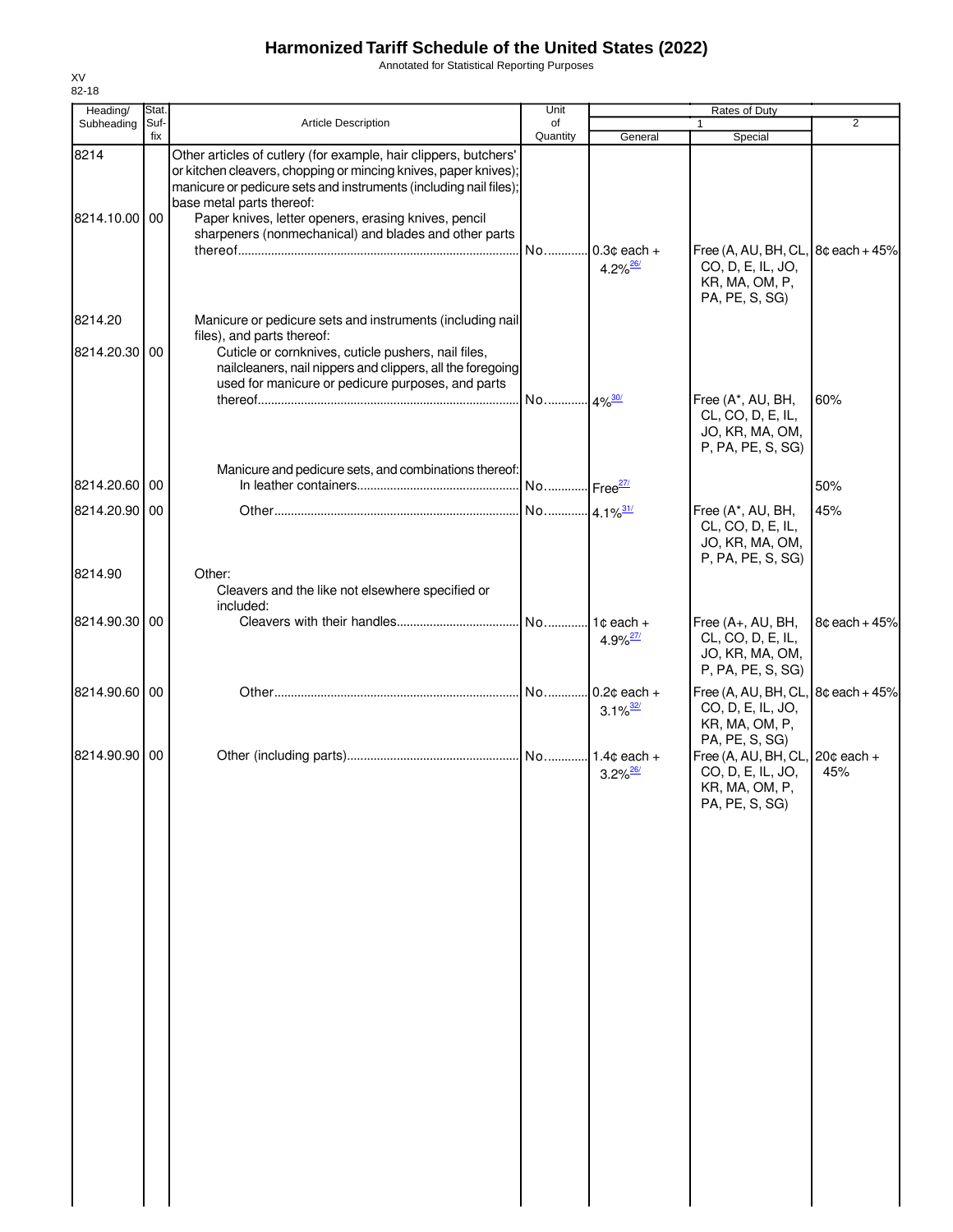Annotated for Statistical Reporting Purposes

| Heading/              | Stat.       |                                                                                                                                                                                                                           | Unit           | Rates of Duty                                                                                                            |                                                                                   |                                                                                                                 |
|-----------------------|-------------|---------------------------------------------------------------------------------------------------------------------------------------------------------------------------------------------------------------------------|----------------|--------------------------------------------------------------------------------------------------------------------------|-----------------------------------------------------------------------------------|-----------------------------------------------------------------------------------------------------------------|
| Subheading            | Suf-<br>fix | Article Description                                                                                                                                                                                                       | of<br>Quantity | General                                                                                                                  | $\mathbf{1}$<br>Special                                                           | $\overline{2}$                                                                                                  |
| 8215<br>8215.10.00 00 |             | Spoons, forks, ladles, skimmers, cake-servers, fish-knives,<br>butter-knives, sugar tongs and similar kitchen or tableware;<br>and base metal parts thereof:<br>Sets of assorted articles containing at least one article |                |                                                                                                                          |                                                                                   |                                                                                                                 |
|                       |             |                                                                                                                                                                                                                           | $DCS$ $16/$    | The rate of duty<br>applicable to<br>that article in<br>the set subject<br>to the highest<br>rate of duty <sup>33/</sup> | Free (AU, BH, CL,<br>CO, D, E, IL, JO,<br>KR, MA, OM, P,<br>PA, PE, S, SG)        | The rate of<br>duty<br>applicable to<br>that article in<br>the set<br>subject to the<br>highest rate<br>of duty |
| 8215.20.00 00         |             |                                                                                                                                                                                                                           | $DCS$ $16/$    | The rate of duty<br>applicable to<br>that article in<br>the set subject<br>to the highest<br>rate of duty <sup>17/</sup> | Free (AU, BH, CL,<br>CO, D, E, IL, JO,<br>KR, MA, OM, P,<br>PA, PE, S, SG)        | The rate of<br>duty<br>applicable to<br>that article in<br>the set<br>subject to the<br>highest rate<br>of duty |
| 8215.91               |             | Other:<br>Plated with precious metal:                                                                                                                                                                                     |                |                                                                                                                          |                                                                                   |                                                                                                                 |
| 8215.91.30            | 00          |                                                                                                                                                                                                                           |                |                                                                                                                          |                                                                                   | $2¢$ each + 45%                                                                                                 |
| 8215.91.60 00         |             |                                                                                                                                                                                                                           |                |                                                                                                                          | Free (A, AU, BH, CL, 50%<br>CO, D, E, IL, JO,<br>KR, MA, OM, P,<br>PA, PE, S, SG) |                                                                                                                 |
| 8215.91.90 00         |             |                                                                                                                                                                                                                           |                | $-2.7\%$ <sup>27/</sup>                                                                                                  | Free (A, AU, BH, CL, 40%<br>CO, D, E, IL, JO,<br>KR, MA, OM, P,<br>PA, PE, S, SG) |                                                                                                                 |
|                       |             |                                                                                                                                                                                                                           |                |                                                                                                                          |                                                                                   |                                                                                                                 |
|                       |             |                                                                                                                                                                                                                           |                |                                                                                                                          |                                                                                   |                                                                                                                 |
|                       |             |                                                                                                                                                                                                                           |                |                                                                                                                          |                                                                                   |                                                                                                                 |
|                       |             |                                                                                                                                                                                                                           |                |                                                                                                                          |                                                                                   |                                                                                                                 |
|                       |             |                                                                                                                                                                                                                           |                |                                                                                                                          |                                                                                   |                                                                                                                 |
|                       |             |                                                                                                                                                                                                                           |                |                                                                                                                          |                                                                                   |                                                                                                                 |
|                       |             |                                                                                                                                                                                                                           |                |                                                                                                                          |                                                                                   |                                                                                                                 |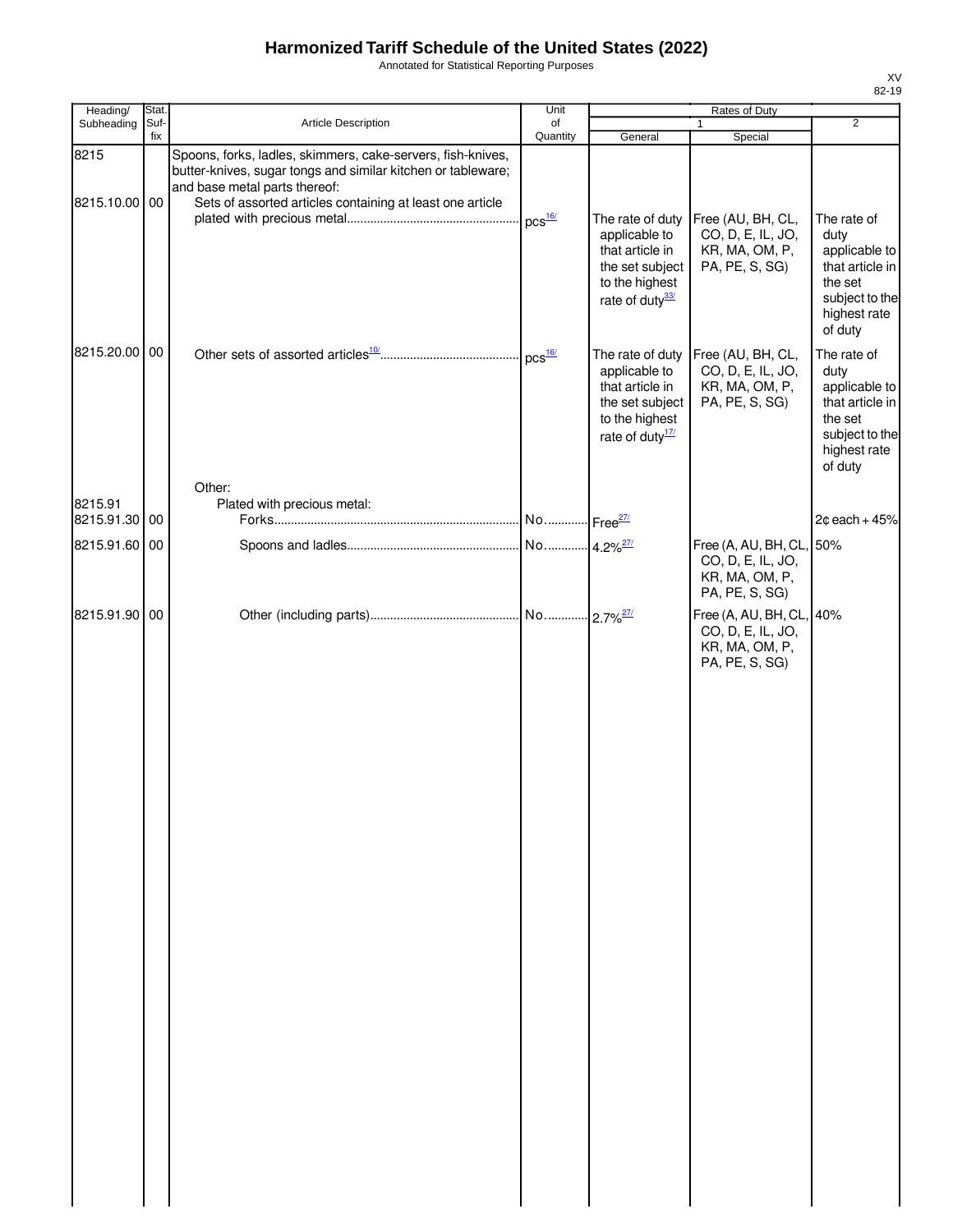Annotated for Statistical Reporting Purposes

| Heading/      | Stat.       |                                                                                                                                                                                      | Unit           |                                          | Rates of Duty                                                                  |                 |
|---------------|-------------|--------------------------------------------------------------------------------------------------------------------------------------------------------------------------------------|----------------|------------------------------------------|--------------------------------------------------------------------------------|-----------------|
| Subheading    | Suf-<br>fix | <b>Article Description</b>                                                                                                                                                           | of<br>Quantity | General                                  | 1<br>Special                                                                   | $\overline{2}$  |
| 8215 (con.)   |             | Spoons, forks, ladles, skimmers, cake-servers, fish-knives,<br>butter-knives, sugar tongs and similar kitchen or tableware;<br>and base metal parts thereof: (con.)<br>Other: (con.) |                |                                          |                                                                                |                 |
| 8215.99       |             | Other:<br>Forks:<br>With stainless steel handles:<br>With handles containing nickel or                                                                                               |                |                                          |                                                                                |                 |
| 8215.99.01    | 00          | containing over 10 percent by weight of<br>manganese:<br>Valued under 25¢ each, not over<br>25.9 cm in overall length                                                                | pcs            | $0.9¢$ each +                            | Free (A+, AU, BH,                                                              | $2¢$ each + 45% |
|               |             |                                                                                                                                                                                      |                | $15.8\%$ <sup>26/</sup>                  | CL, CO, D, E, IL,<br>JO, KR, MA, OM,<br>P, PA, PE, S, SG)                      |                 |
| 8215.99.05 00 |             |                                                                                                                                                                                      |                | $0.5c$ each +<br>$8.5\%$ <sup>2/</sup>   | Free (AU, BH, CL,<br>CO, D, E, IL, JO,<br>KR, MA, OM, P,<br>PA, PE, S, SG)     | $2¢$ each + 45% |
| 8215.99.10 00 |             | Other:                                                                                                                                                                               |                | $.0.5¢$ each +<br>$6.3\%$ <sup>26/</sup> | Free (A+, AU, BH,<br>CL, CO, D, E, IL,<br>JO, KR, MA, OM,<br>P, PA, PE, S, SG) | $2¢$ each + 45% |
| 8215.99.15 00 |             |                                                                                                                                                                                      |                | $0.4¢$ each +<br>$4.8\%$ <sup>27/</sup>  | Free (AU, BH, CL,<br>CO, D, E, IL, JO,<br>KR, MA, OM, P,<br>PA, PE, S, SG)     | $2¢$ each + 45% |
| 8215.99.20 00 |             |                                                                                                                                                                                      |                | $0.5¢$ each +<br>$3.2\%$ <sup>26/</sup>  | Free (A*, AU, BH,<br>CL, CO, D, E, IL,<br>JO, KR, MA, OM,<br>P, PA, PE, S, SG) | $8¢$ each + 45% |
| 8215.99.22    | 00          | Other:<br>Other:                                                                                                                                                                     |                |                                          |                                                                                | $8¢$ each + 45% |
| 8215.99.24 00 |             | Table forks (including table serving<br>forks) and barbecue forks with wooden                                                                                                        | No             | $0.3¢$ each +                            | Free (A*, AU, BH,                                                              | $8¢$ each + 45% |
|               |             |                                                                                                                                                                                      |                | $4.5\%$ <sup>27/</sup>                   | CL, CO, D, E, IL,<br>JO, KR, MA, OM,<br>P, PA, PE, S, SG)                      |                 |
| 8215.99.26    | 00          |                                                                                                                                                                                      | No             | $0.2¢$ each +<br>$3.1\%$ <sup>27/</sup>  | Free (AU, BH, CL,<br>CO, D, E, IL, JO,<br>KR, MA, OM, P,<br>PA, PE, S, SG)     | $8¢$ each + 45% |
|               |             |                                                                                                                                                                                      |                |                                          |                                                                                |                 |
|               |             |                                                                                                                                                                                      |                |                                          |                                                                                |                 |
|               |             |                                                                                                                                                                                      |                |                                          |                                                                                |                 |
|               |             |                                                                                                                                                                                      |                |                                          |                                                                                |                 |
|               |             |                                                                                                                                                                                      |                |                                          |                                                                                |                 |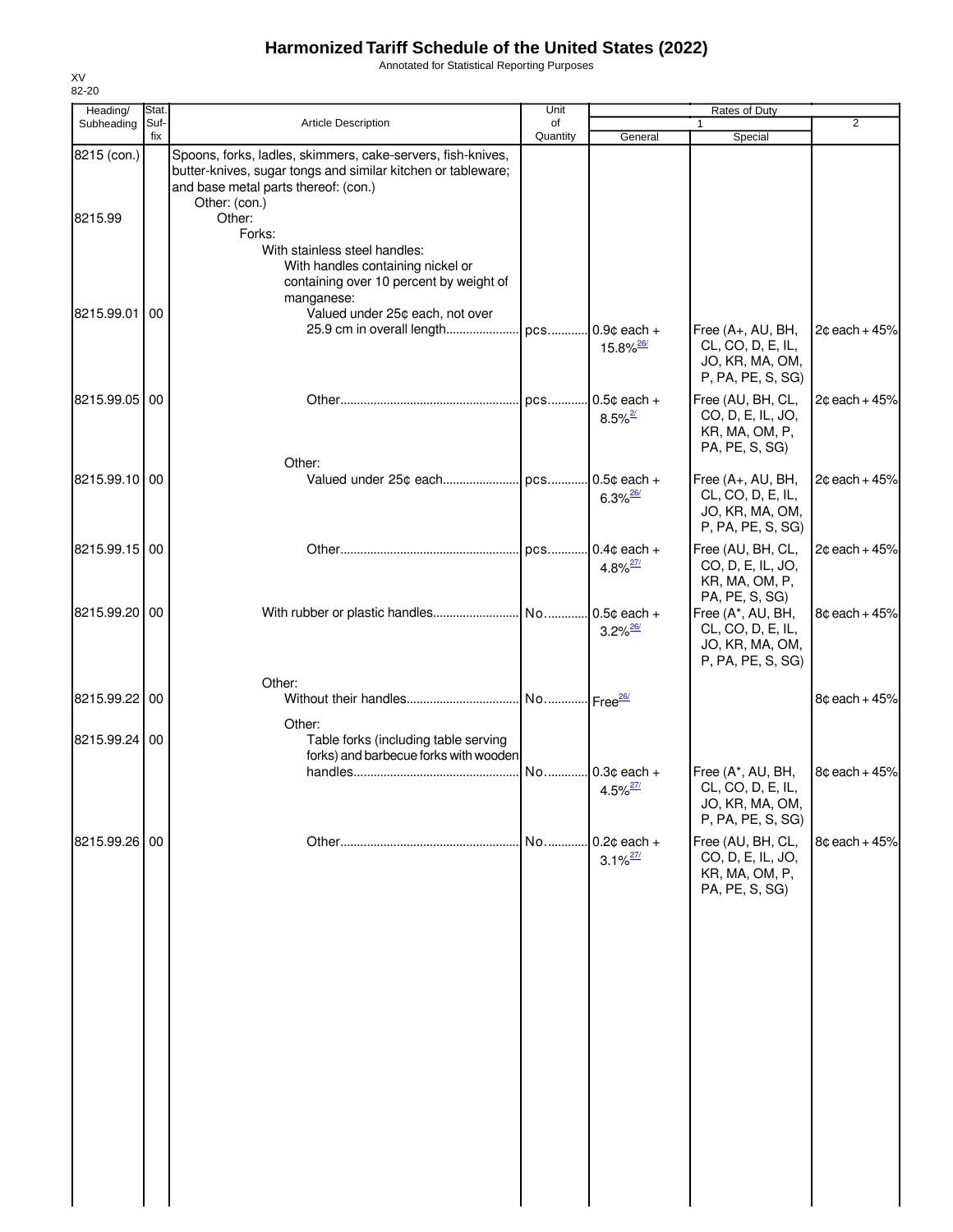Annotated for Statistical Reporting Purposes

| Heading/                    | Stat.       |                                                                                                                                                                                      | Unit           |                      | Rates of Duty                                                              |                |
|-----------------------------|-------------|--------------------------------------------------------------------------------------------------------------------------------------------------------------------------------------|----------------|----------------------|----------------------------------------------------------------------------|----------------|
| Subheading                  | Suf-<br>fix | <b>Article Description</b>                                                                                                                                                           | of<br>Quantity | General              | 1<br>Special                                                               | $\overline{2}$ |
| 8215 (con.)                 |             | Spoons, forks, ladles, skimmers, cake-servers, fish-knives,<br>butter-knives, sugar tongs and similar kitchen or tableware;<br>and base metal parts thereof: (con.)<br>Other: (con.) |                |                      |                                                                            |                |
| 8215.99<br>(con.)           |             | Other: (con.)                                                                                                                                                                        |                |                      |                                                                            |                |
| 8215.99.30 00               |             | Spoons and ladles:<br>With stainless steel handles:<br>Spoons valued under 25¢ each pcs 14% <sup>26/</sup>                                                                           |                |                      | Free (A+, AU, BH,                                                          | 40%            |
|                             |             |                                                                                                                                                                                      |                |                      | CL, CO, D, E, IL,<br>JO, KR, MA, OM,<br>P, PA, PE, S, SG)                  |                |
| 8215.99.35 00               |             |                                                                                                                                                                                      |                |                      | Free (AU, BH, CL,<br>CO, D, E, IL, JO,<br>KR, MA, OM, P,<br>PA, PE, S, SG) | 40%            |
| 8215.99.40                  |             | With base metal (except stainless steel) or                                                                                                                                          |                | $5\%$ <sup>26/</sup> | Free (A*, AU, BH,                                                          | 40%            |
|                             |             |                                                                                                                                                                                      |                |                      | CL, CO, D, E, IL,<br>JO, KR, MA, OM,<br>P, PA, PE, S, SG)                  |                |
|                             | 30          |                                                                                                                                                                                      |                |                      |                                                                            |                |
|                             | 60          |                                                                                                                                                                                      |                |                      |                                                                            |                |
| 8215.99.45<br>8215.99.50 00 | 00          |                                                                                                                                                                                      |                |                      | Free (A*, AU, BH,                                                          | 65%<br>40%     |
|                             |             |                                                                                                                                                                                      |                |                      | CL, CO, D, E, IL,<br>JO, KR, MA, OM,<br>P, PA, PE, S, SG)                  |                |
|                             |             |                                                                                                                                                                                      |                |                      |                                                                            |                |
|                             |             |                                                                                                                                                                                      |                |                      |                                                                            |                |
|                             |             |                                                                                                                                                                                      |                |                      |                                                                            |                |
|                             |             |                                                                                                                                                                                      |                |                      |                                                                            |                |
|                             |             |                                                                                                                                                                                      |                |                      |                                                                            |                |
|                             |             |                                                                                                                                                                                      |                |                      |                                                                            |                |
|                             |             |                                                                                                                                                                                      |                |                      |                                                                            |                |
|                             |             |                                                                                                                                                                                      |                |                      |                                                                            |                |
|                             |             |                                                                                                                                                                                      |                |                      |                                                                            |                |